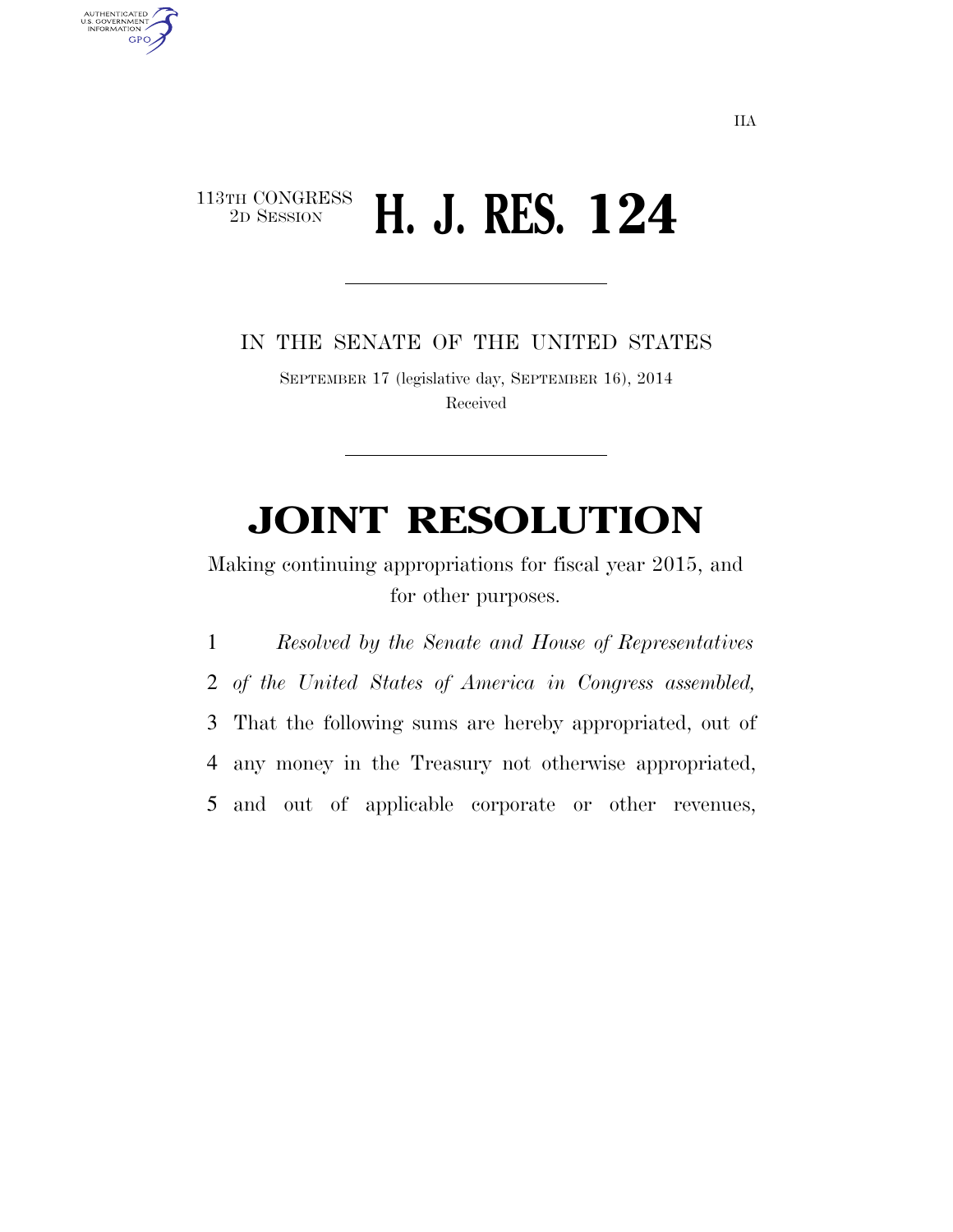receipts, and funds, for the several departments, agencies, corporations, and other organizational units of Govern- ment for fiscal year 2015, and for other purposes, namely: SEC. 101. (a) Such amounts as may be necessary, at a rate for operations as provided in the applicable ap- propriations Acts for fiscal year 2014 and under the au- thority and conditions provided in such Acts, for con- tinuing projects or activities (including the costs of direct loans and loan guarantees) that are not otherwise specifi- cally provided for in this joint resolution, that were con- ducted in fiscal year 2014, and for which appropriations, funds, or other authority were made available in the fol-lowing appropriations Acts:

 (1) The Agriculture, Rural Development, Food and Drug Administration, and Related Agencies Ap- propriations Act, 2014 (division A of Public Law 113–76).

 (2) The Commerce, Justice, Science, and Re- lated Agencies Appropriations Act, 2014 (division B of Public Law 113–76).

 (3) The Department of Defense Appropriations Act, 2014 (division C of Public Law 113–76).

 (4) The Energy and Water Development and Related Agencies Appropriations Act, 2014 (division D of Public Law 113–76).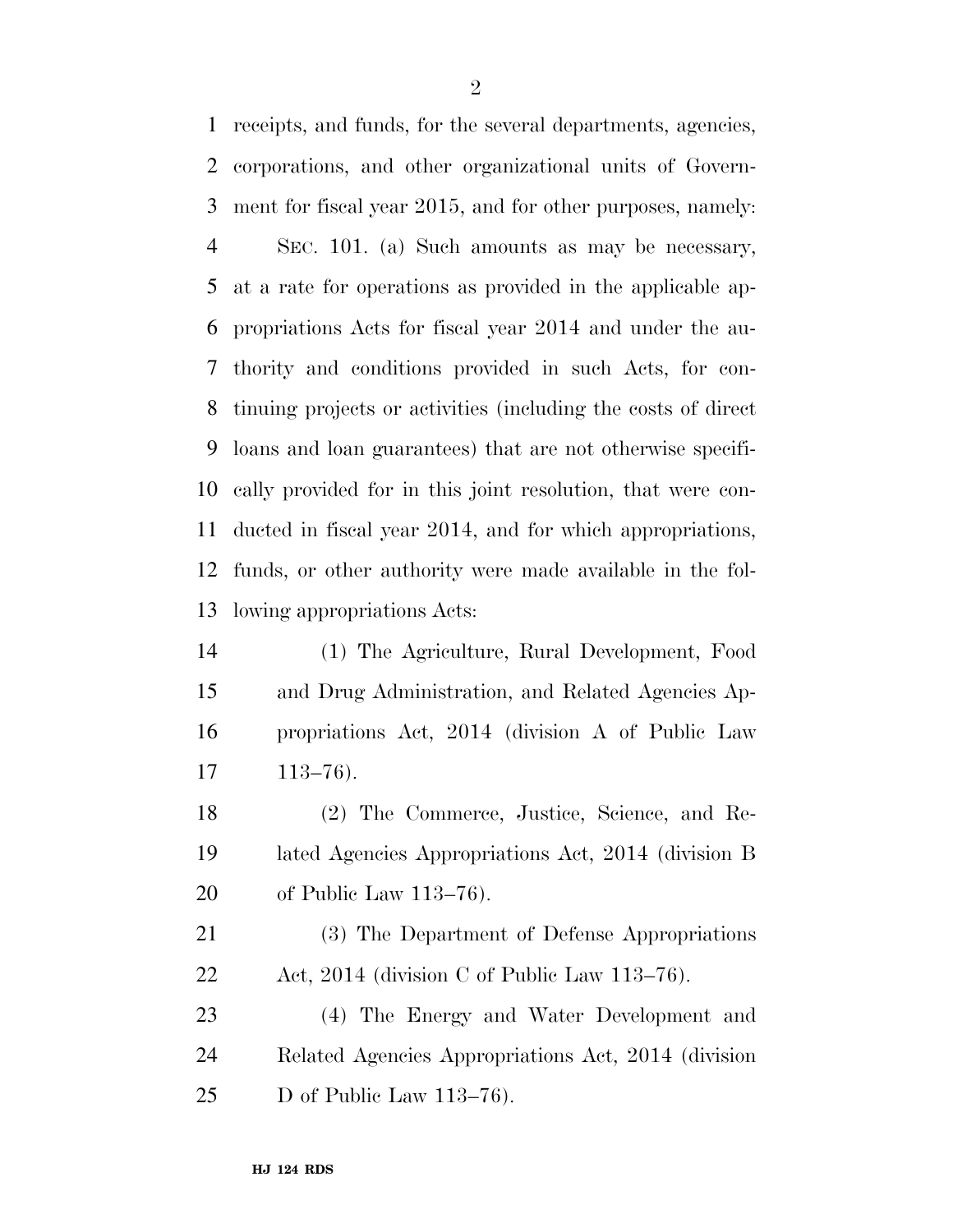| $\mathbf{1}$   | (5) The Financial Services and General Govern-      |
|----------------|-----------------------------------------------------|
| $\overline{2}$ | ment Appropriations Act, 2014 (division E of Public |
| 3              | Law $113-76$ ).                                     |
| $\overline{4}$ | (6) The Department of Homeland Security Ap-         |
| 5              | propriations Act, 2014 (division F of Public Law    |
| 6              | $113 - 76$ .                                        |
| 7              | (7) The Department of the Interior, Environ-        |
| 8              | ment, and Related Agencies Appropriations Act,      |
| 9              | 2014 (division G of Public Law 113–76).             |
| 10             | (8) The Departments of Labor, Health and            |
| 11             | Human Services, and Education, and Related Agen-    |
| 12             | cies Appropriations Act, 2014 (division H of Public |
| 13             | Law $113-76$ .                                      |
| 14             | (9) The Legislative Branch Appropriations Act,      |
| 15             | $2014$ (division I of Public Law $113-76$ ).        |
| 16             | (10) The Military Construction and Veterans         |
| 17             | Affairs, and Related Agencies Appropriations Act,   |
| 18             | $2014$ (division J of Public Law 113-76).           |
| 19             | (11) The Department of State, Foreign Oper-         |
| 20             | ations, and Related Programs Appropriations Act,    |
| 21             | $2014$ (division K of Public Law 113–76).           |
| 22             | (12) The Transportation, Housing and Urban          |
| 23             | Development, and Related Agencies Appropriations    |
| 24             | Act, 2014 (division L of Public Law 113-76).        |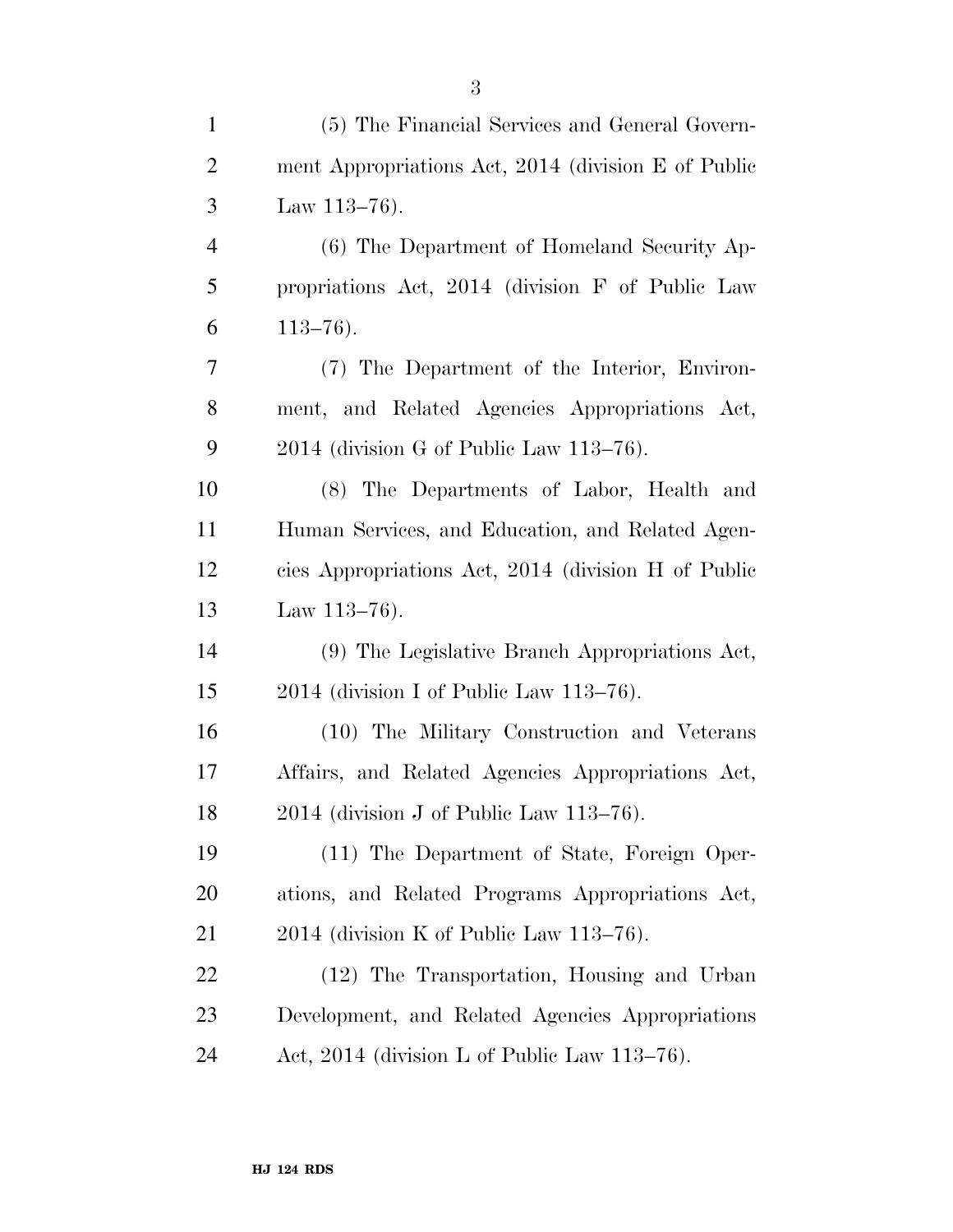(b) The rate for operations provided by subsection (a) is hereby reduced by 0.0554 percent.

 SEC. 102. (a) No appropriation or funds made avail- able or authority granted pursuant to section 101 for the Department of Defense shall be used for: (1) the new pro- duction of items not funded for production in fiscal year 2014 or prior years; (2) the increase in production rates above those sustained with fiscal year 2014 funds; or (3) the initiation, resumption, or continuation of any project, activity, operation, or organization (defined as any project, subproject, activity, budget activity, program element, and subprogram within a program element, and for any invest- ment items defined as a P–1 line item in a budget activity within an appropriation account and an R–1 line item that includes a program element and subprogram element with- in an appropriation account) for which appropriations, funds, or other authority were not available during fiscal year 2014.

 (b) No appropriation or funds made available or au- thority granted pursuant to section 101 for the Depart- ment of Defense shall be used to initiate multi-year pro- curements utilizing advance procurement funding for eco- nomic order quantity procurement unless specifically ap-propriated later.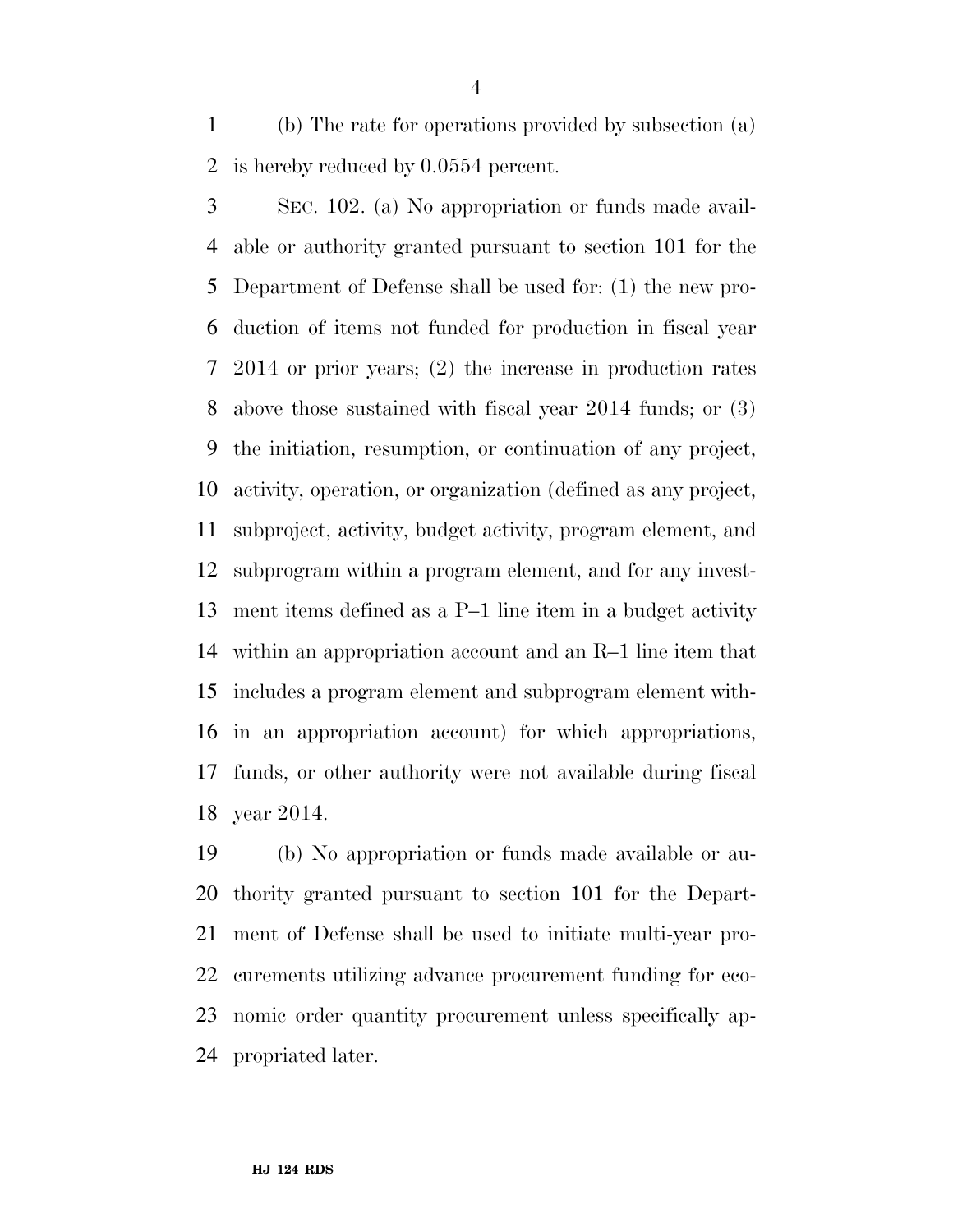SEC. 103. Appropriations made by section 101 shall be available to the extent and in the manner that would be provided by the pertinent appropriations Act.

 SEC. 104. Except as otherwise provided in section 102, no appropriation or funds made available or author- ity granted pursuant to section 101 shall be used to ini- tiate or resume any project or activity for which appro- priations, funds, or other authority were not available dur-ing fiscal year 2014.

 SEC. 105. Appropriations made and authority grant- ed pursuant to this joint resolution shall cover all obliga- tions or expenditures incurred for any project or activity during the period for which funds or authority for such project or activity are available under this joint resolution. SEC. 106. Unless otherwise provided for in this joint resolution or in the applicable appropriations Act for fiscal year 2015, appropriations and funds made available and authority granted pursuant to this joint resolution shall be available until whichever of the following first occurs: (1) the enactment into law of an appropriation for any project or activity provided for in this joint resolution; (2) the enactment into law of the applicable appropriations Act for fiscal year 2015 without any provision for such project or activity; or (3) December 11, 2014.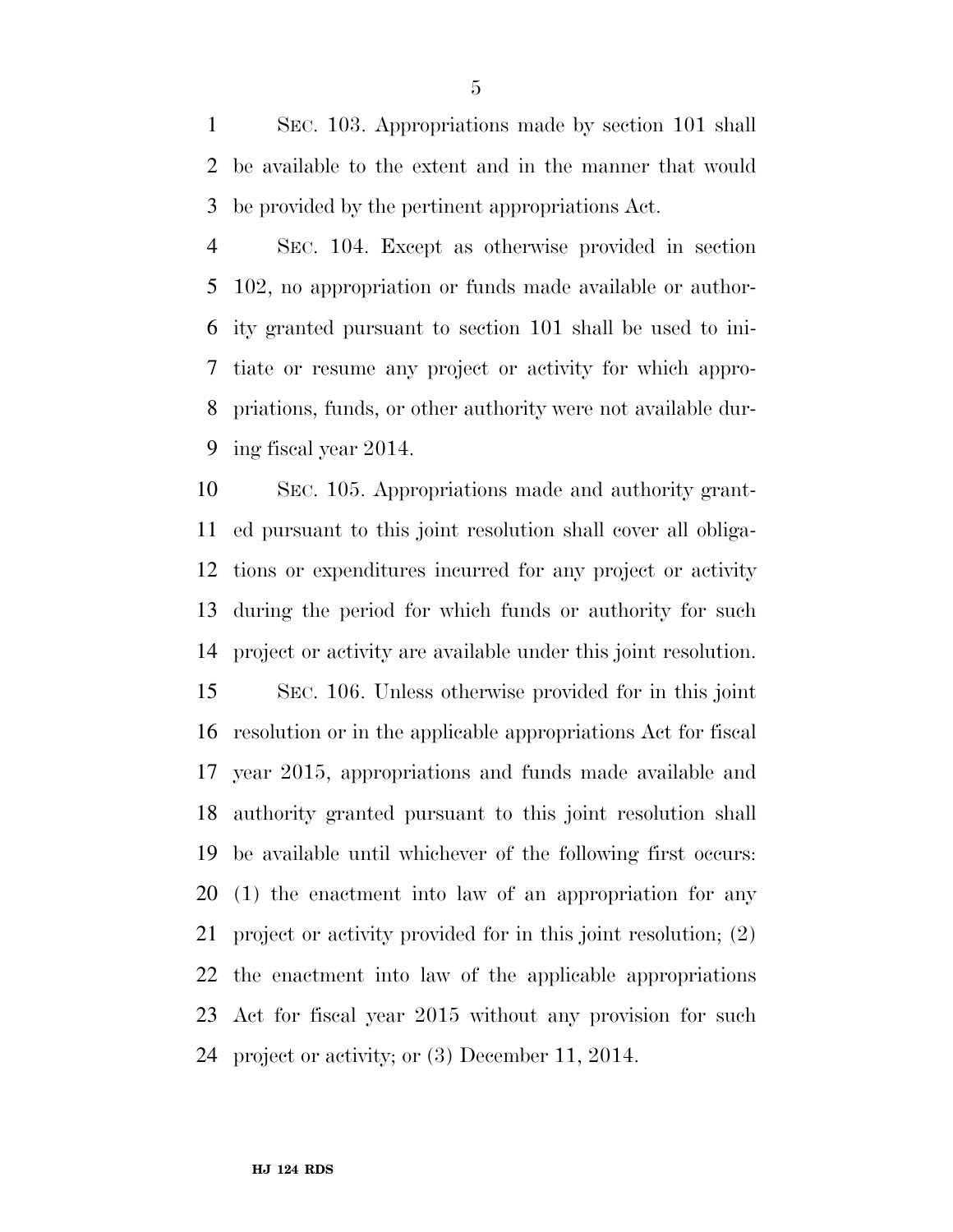SEC. 107. Expenditures made pursuant to this joint resolution shall be charged to the applicable appropriation, fund, or authorization whenever a bill in which such appli- cable appropriation, fund, or authorization is contained is enacted into law.

 SEC. 108. Appropriations made and funds made available by or authority granted pursuant to this joint resolution may be used without regard to the time limita- tions for submission and approval of apportionments set forth in section 1513 of title 31, United States Code, but nothing in this joint resolution may be construed to waive any other provision of law governing the apportionment of funds.

 SEC. 109. Notwithstanding any other provision of this joint resolution, except section 106, for those pro- grams that would otherwise have high initial rates of oper- ation or complete distribution of appropriations at the be- ginning of fiscal year 2015 because of distributions of funding to States, foreign countries, grantees, or others, such high initial rates of operation or complete distribu- tion shall not be made, and no grants shall be awarded for such programs funded by this joint resolution that would impinge on final funding prerogatives.

 SEC. 110. This joint resolution shall be implemented so that only the most limited funding action of that per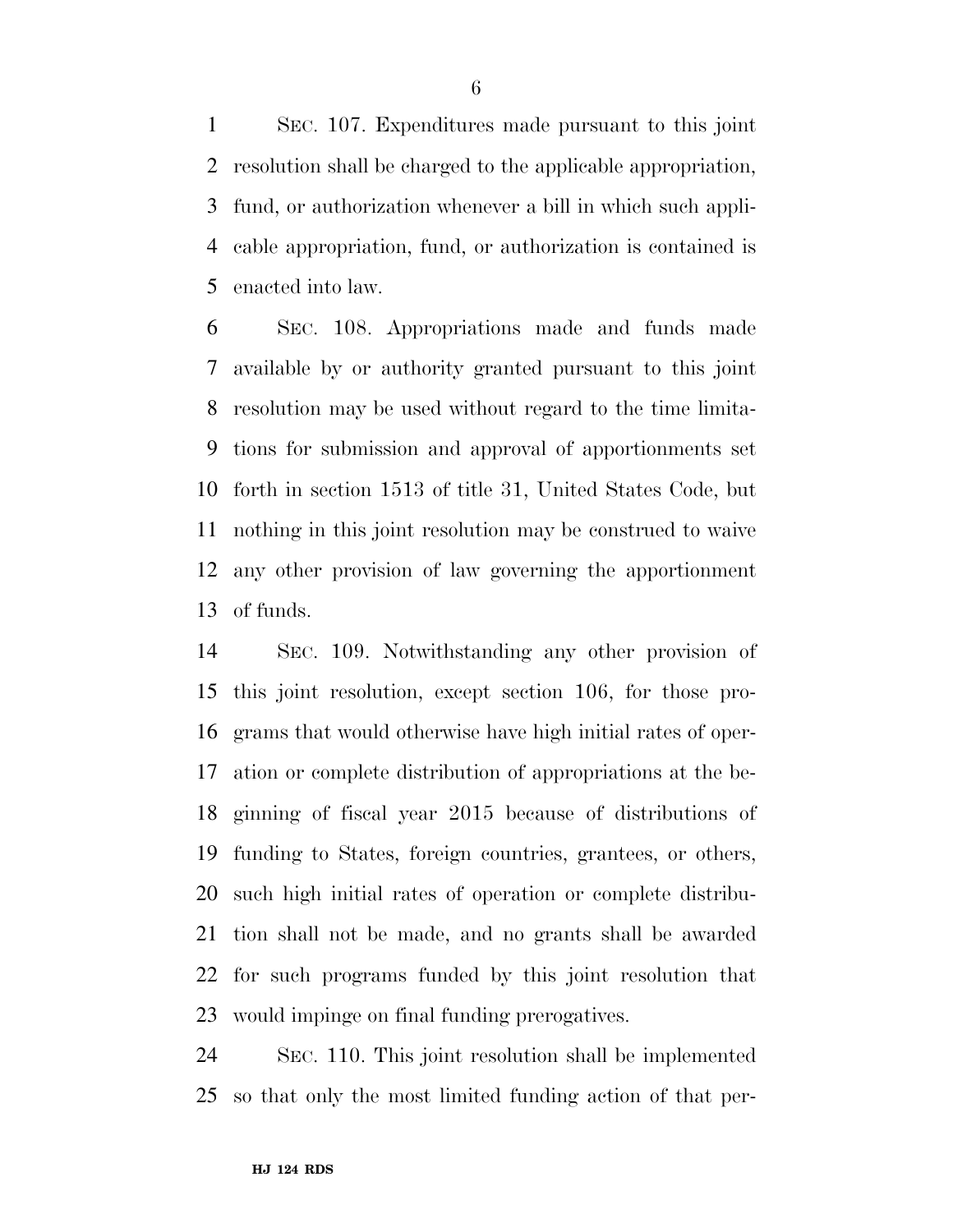mitted in the joint resolution shall be taken in order to provide for continuation of projects and activities.

 SEC. 111. (a) For entitlements and other mandatory payments whose budget authority was provided in appro- priations Acts for fiscal year 2014, and for activities under the Food and Nutrition Act of 2008, activities shall be continued at the rate to maintain program levels under current law, under the authority and conditions provided in the applicable appropriations Act for fiscal year 2014, to be continued through the date specified in section 106(3).

 (b) Notwithstanding section 106, obligations for man- datory payments due on or about the first day of any month that begins after October 2014 but not later than 30 days after the date specified in section 106(3) may con- tinue to be made, and funds shall be available for such payments.

 SEC. 112. Amounts made available under section 101 for civilian personnel compensation and benefits in each department and agency may be apportioned up to the rate for operations necessary to avoid furloughs within such de- partment or agency, consistent with the applicable appro- priations Act for fiscal year 2014, except that such author- ity provided under this section shall not be used until after the department or agency has taken all necessary actions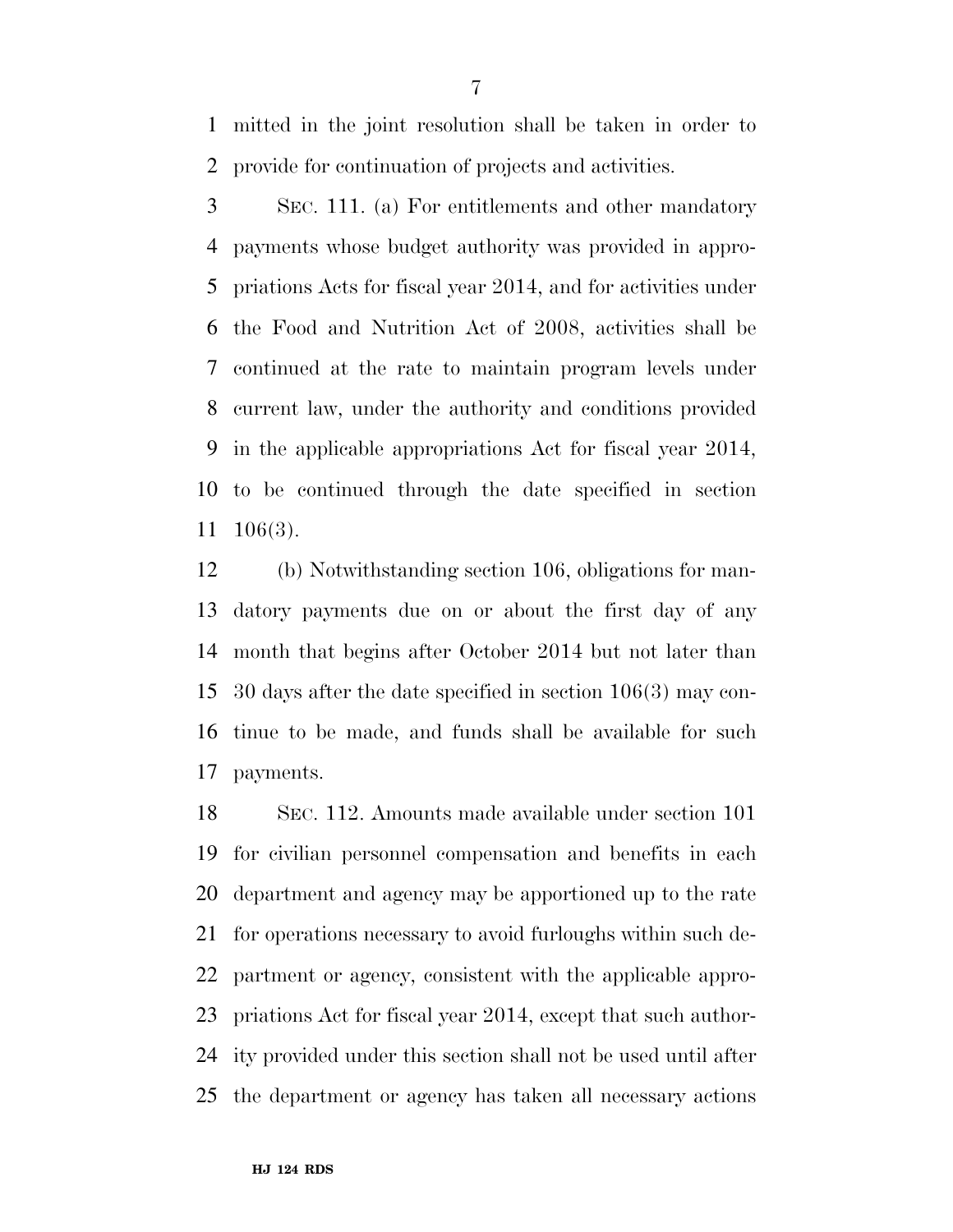to reduce or defer non-personnel-related administrative ex-penses.

 SEC. 113. Funds appropriated by this joint resolution may be obligated and expended notwithstanding section 10 of Public Law 91–672 (22 U.S.C. 2412), section 15 of the State Department Basic Authorities Act of 1956 (22 U.S.C. 2680), section 313 of the Foreign Relations Au- thorization Act, Fiscal Years 1994 and 1995 (22 U.S.C. 6212), and section 504(a)(1) of the National Security Act 10 of 1947 (50 U.S.C.  $3094(a)(1)$ ).

 SEC. 114. (a) Each amount incorporated by reference in this joint resolution that was previously designated by the Congress for Overseas Contingency Operations/Global 14 War on Terrorism pursuant to section  $251(b)(2)(A)$  of the Balanced Budget and Emergency Deficit Control Act of 1985 or as being for disaster relief pursuant to section  $17 \quad 251(b)(2)(D)$  of such Act is designated by the Congress for Overseas Contingency Operations/Global War on Ter-19 rorism pursuant to section  $251(b)(2)(A)$  of such Act or as being for disaster relief pursuant to section  $251(b)(2)(D)$  of such Act, respectively.

 (b) The reduction in section 101(b) of this joint reso-lution shall not apply to—

 (1) amounts designated under subsection (a) of this section; or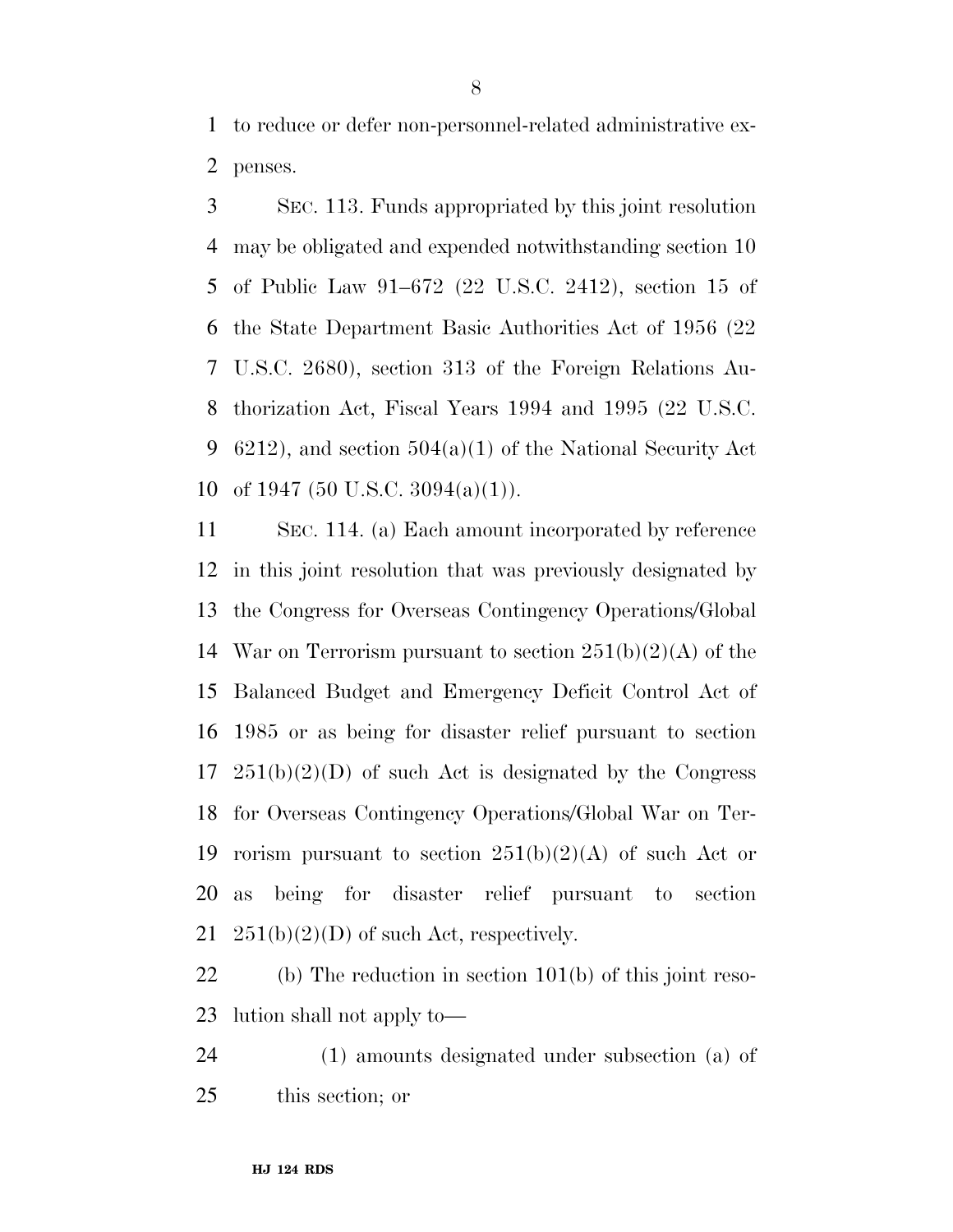1 (2) amounts made available by section  $101(a)$  by reference to the second paragraph under the heading ''Social Security Administration—Limita- tion on Administrative Expenses'' in division H of Public Law 113–76.

 (c) Section 6 of Public Law 113–76 shall apply to amounts designated in subsection (a) for Overseas Contin-gency Operations/Global War on Terrorism.

 SEC. 115. During the period covered by this joint res- olution, discretionary amounts appropriated for fiscal year 2015 that were provided in advance by appropriations Acts shall be available in the amounts provided in such Acts, reduced by the percentage in section 101(b).

 SEC. 116. Notwithstanding section 101, amounts are provided for ''Department of Agriculture—Domestic Food Programs—Food and Nutrition Service—Commodity As- sistance Program'' at a rate for operations of \$275,701,000, of which \$208,682,000 shall be for the Commodity Supplemental Food Program.

 SEC. 117. For ''Department of Health and Human Services—Food and Drug Administration—Salaries and Expenses'', amounts shall be made available by this joint resolution as if ''outsourcing facility fees authorized by 21 U.S.C. 379j–62,'' were included after ''21 U.S.C. 381,''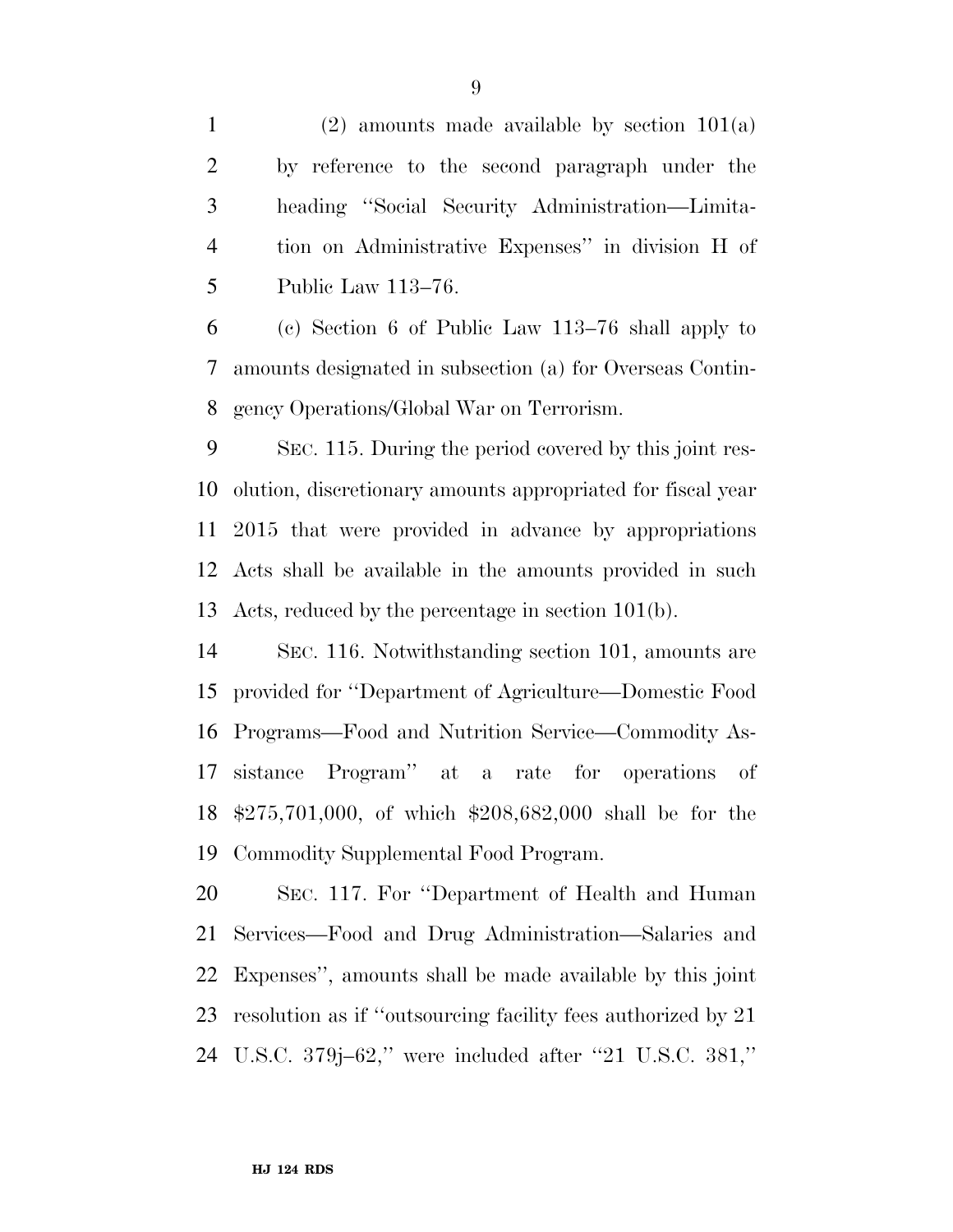in the second paragraph under such heading in division A of Public Law 113–76.

 SEC. 118. Amounts made available by section 101 for ''Department of Commerce—National Oceanic and At- mospheric Administration—Procurement, Acquisition and Construction'' may be apportioned up to the rate for oper- ations necessary to maintain the planned launch schedules for the Joint Polar Satellite System and the Geostationary Operational Environmental Satellite system.

 SEC. 119. Notwithstanding any other provision of law, except sections 106 and 107 of this joint resolution, for ''Department of Defense—Overseas Contingency Op- erations—Operation and Maintenance—Operation and Maintenance, Army'', up to \$50,000,000, to be derived by reducing the amount otherwise made available by section 101 for such account, may be used to conduct surface and subsurface clearance of unexploded ordnance at closed training ranges used by the Armed Forces of the United States in Afghanistan: *Provided*, That such funds may only be used if the training ranges are not transferred to the Islamic Republic of Afghanistan for use by its armed forces: *Provided further*, That the authority provided by this section shall continue in effect through the earlier of the date specified in section 106(3) of this joint resolution or the date of the enactment of an Act authorizing appro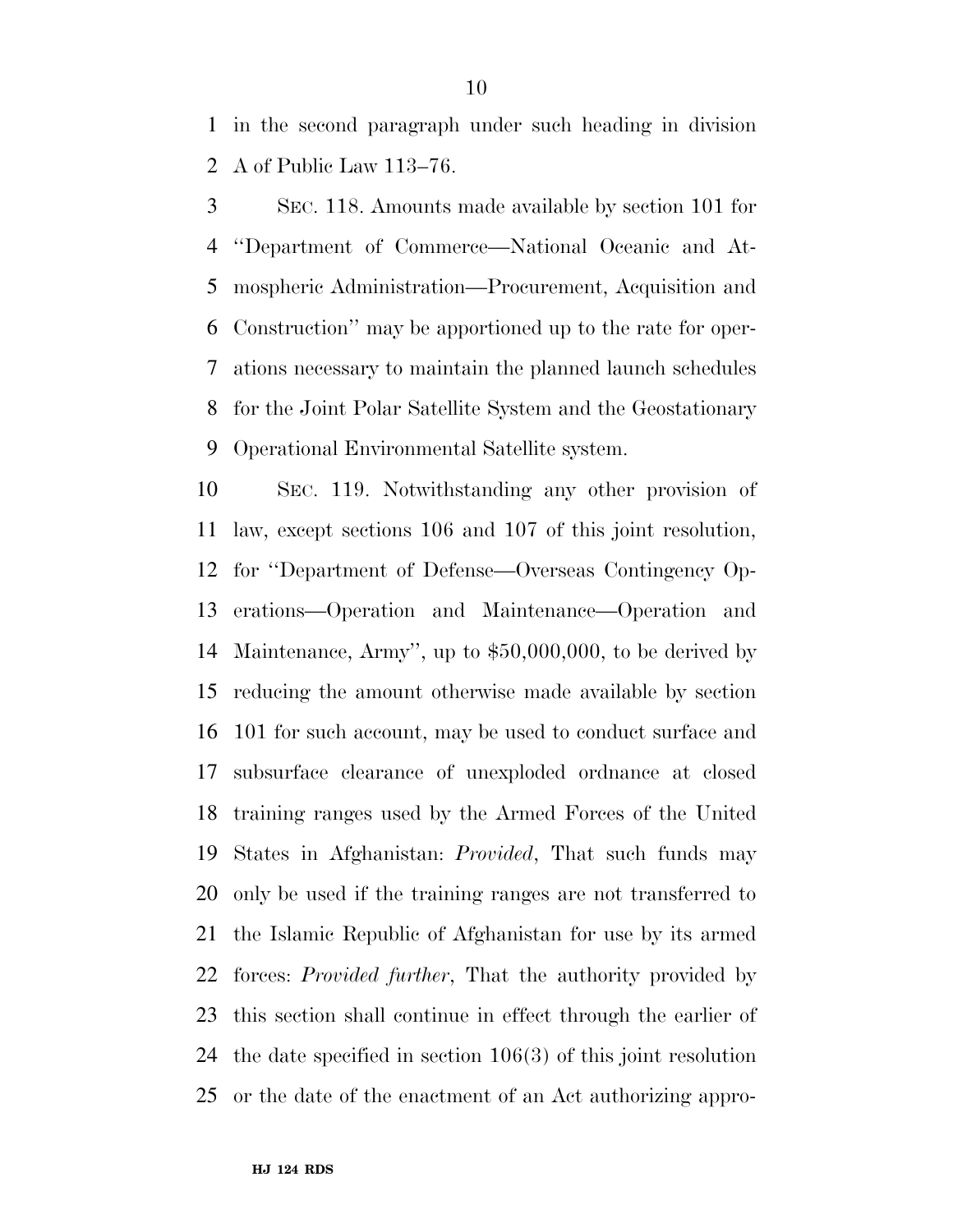priations for fiscal year 2015 for military activities of the Department of Defense: *Provided further*, That such amount is designated as provided under section 114 for such account.

 SEC. 120. The following authorities shall continue in effect through the earlier of the date specified in section 106(3) of this joint resolution or the date of the enactment of an Act authorizing appropriations for fiscal year 2015 for military activities of the Department of Defense:

 (1) Section 1004 of the National Defense Au- thorization Act for Fiscal Year 1991 (Public Law 101–510; 10 U.S.C. 374 note).

 (2) Section 1215 of the National Defense Au- thorization Act for Fiscal Year 2012 (Public Law 112–81; 10 U.S.C. 113 note).

 (3) Section 127b of title 10, United States Code, notwithstanding subsection (c)(3)(C) of such section.

 (4) Subsection (b) of section 572 of the Na- tional Defense Authorization Act for Fiscal Year 2006 (20 U.S.C. 7703b(b)), notwithstanding para-graph (4) of such subsection.

 SEC. 121. (a) Funds made available by section 101 for ''Department of Energy—Energy Programs—Ura-nium Enrichment Decontamination and Decommissioning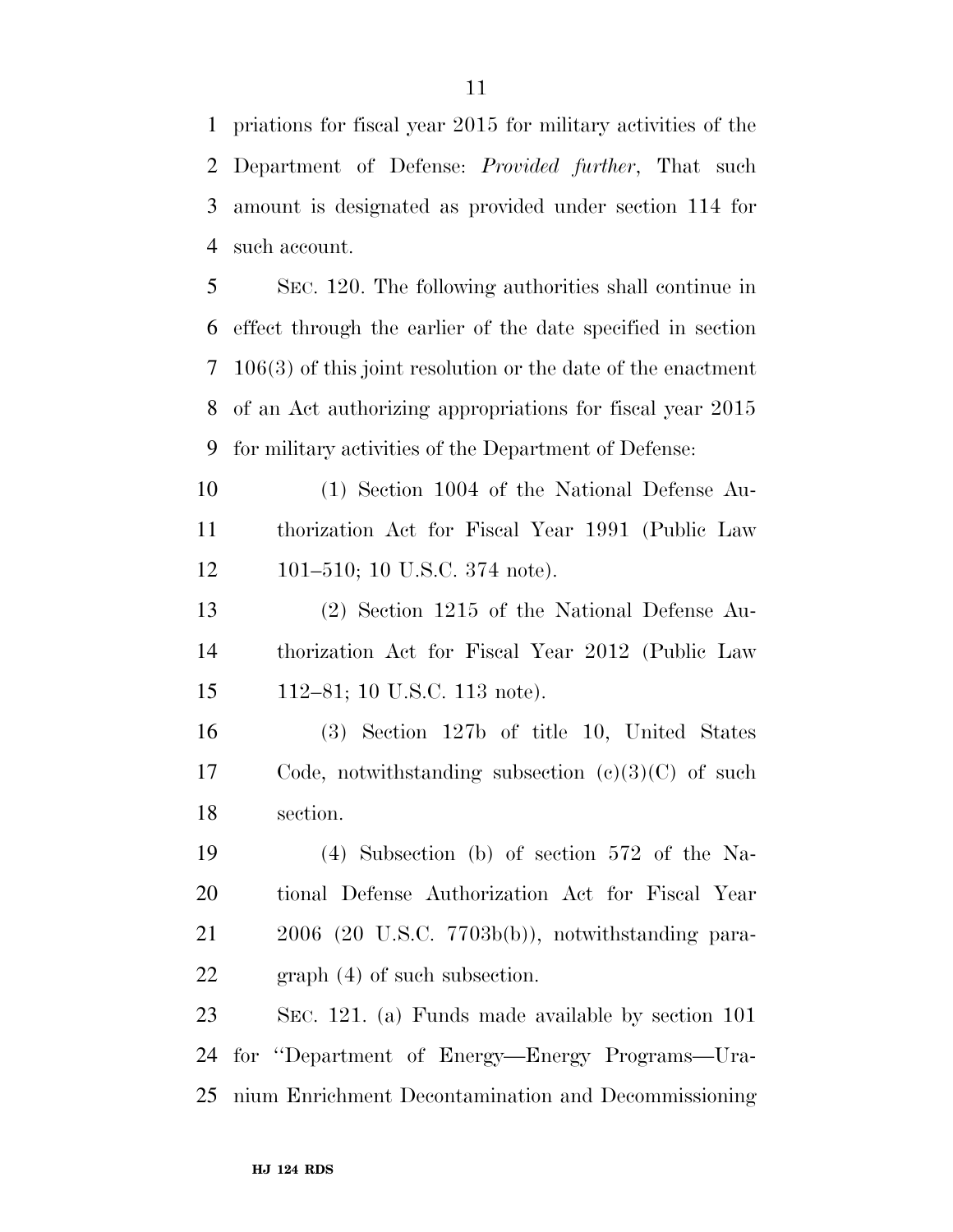Fund'' may be apportioned up to the rate for operations necessary to avoid disruption of continuing projects or ac-tivities funded in this appropriation.

 (b) The Secretary of Energy shall notify the Commit- tees on Appropriations of the House of Representatives and the Senate not later than 3 days after each use of the authority provided in subsection (a).

 SEC. 122. (a) Funds made available by section 101 for ''Department of Energy—Environmental and Other Defense Activities—Defense Environmental Cleanup'' for the Waste Isolation Pilot Plant may be obligated at a rate for operations necessary to assure timely execution of ac- tivities necessary to restore and upgrade the repository. (b) The Secretary of Energy shall notify the Commit- tees on Appropriations of the House of Representatives and the Senate on each use of the spending rate authority

 provided in this section that exceeds customary apportion-ment allocations.

 SEC. 123. Notwithstanding any other provision of this joint resolution, except section 106, the District of Columbia may expend local funds under the heading ''Dis- trict of Columbia Funds'' for such programs and activities under title IV of H.R. 5016 (113th Congress), as passed by the House of Representatives on July 16, 2014, at the rate set forth under ''District of Columbia Funds—Sum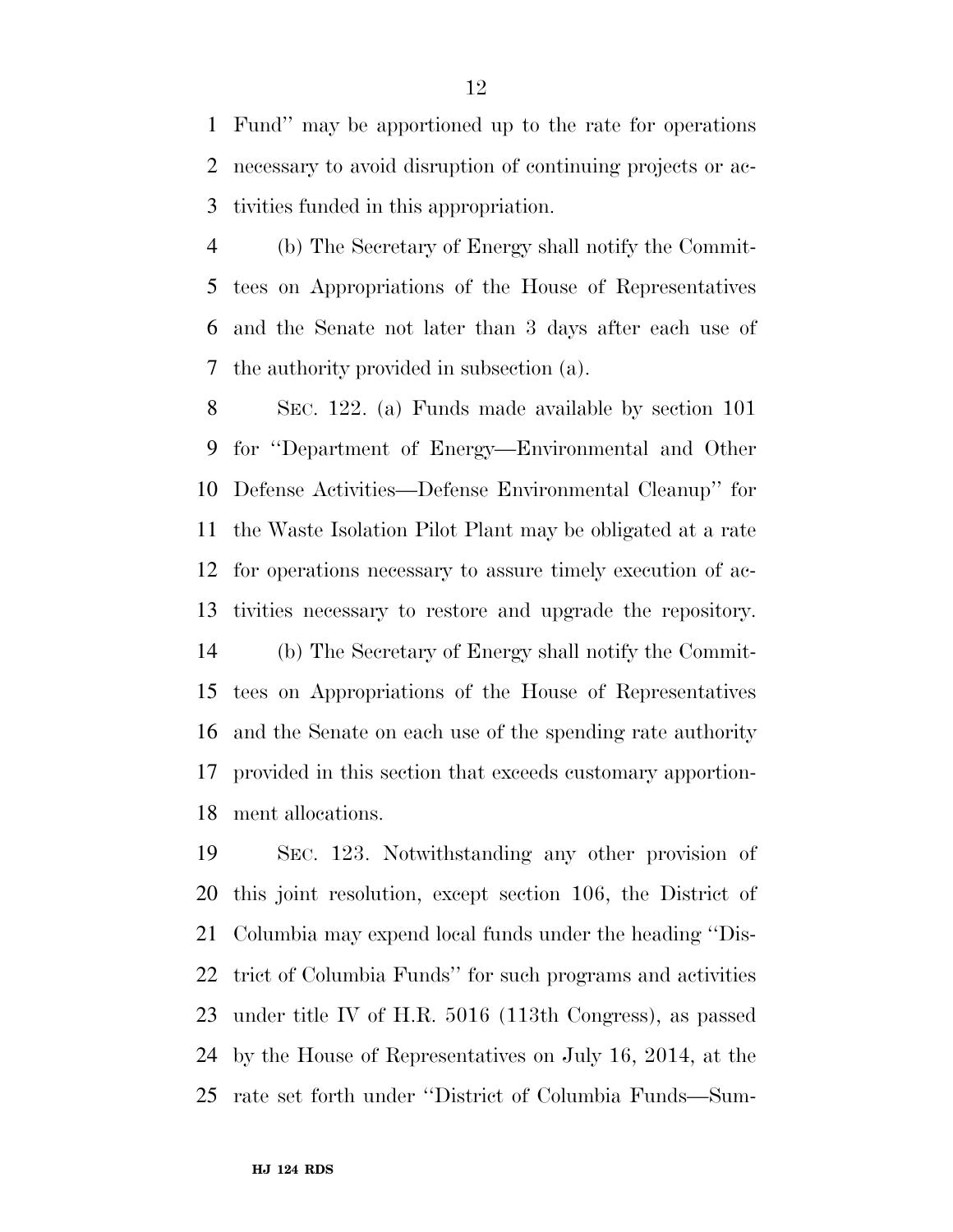mary of Expenses'' as included in the Fiscal Year 2015 Budget Request Act of 2014 (D.C. Act 20–370), as modi- fied as of the date of the enactment of this joint resolution. SEC. 124. Notwithstanding section 101, amounts are provided for ''Office of Special Counsel—Salaries and Ex-

penses'' at a rate for operations of \$22,939,000.

 SEC. 125. The third proviso under the heading ''Small Business Administration—Business Loans Pro- gram Account'' in division E of Public Law 113–76 is amended by striking ''\$17,500,000,000'' and inserting ''\$18,500,000,000'': *Provided*, That amounts made avail- able by section 101 for such proviso under such heading may be apportioned up to the rate for operations necessary to accommodate increased demand for commitments to general business loans under section 7(a) of the Small Business Act: *Provided further*, That this section shall be-come effective upon enactment of this joint resolution.

18 SEC. 126. Sections 1101(a) and  $1104(a)(2)(A)$  of the Internet Tax Freedom Act (title XI of division C of Public Law 105–277; 47 U.S.C. 151 note) shall be applied by substituting the date specified in section 106(3) of this joint resolution for ''November 1, 2014''.

 SEC. 127. Section 550(b) of Public Law 109–295 (6 U.S.C. 121 note) shall be applied by substituting the date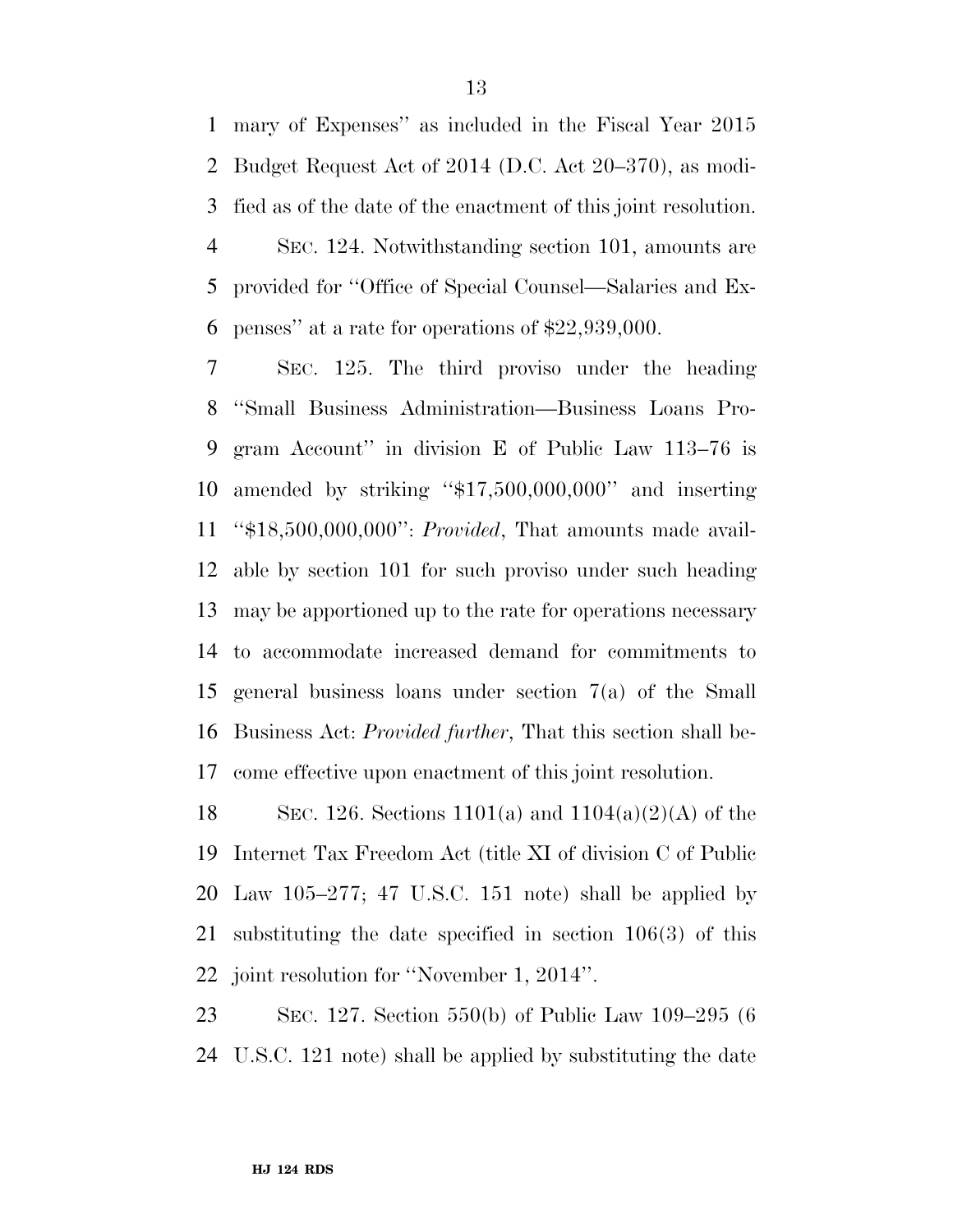specified in section 106(3) of this joint resolution for ''Oc-tober 4, 2014''.

 SEC. 128. The authority provided by section 831 of the Homeland Security Act of 2002 (6 U.S.C. 391) shall continue in effect through the date specified in section 106(3) of this joint resolution.

 SEC. 129. (a) Amounts made available by section 101 for the Department of Homeland Security for ''U.S. Cus- toms and Border Protection—Salaries and Expenses'', ''U.S. Customs and Border Protection—Border Security Fencing, Infrastructure, and Technology'', ''U.S. Customs and Border Protection—Air and Marine Operations'', ''U.S. Customs and Border Protection—Construction and Facilities Management'', and ''U.S. Immigration and Cus- toms Enforcement—Salaries and Expenses'' shall be obli- gated at a rate for operations as necessary to respec-tively—

 (1) sustain the staffing levels of U.S. Customs and Border Protection officers and Border Patrol agents in accordance with the provisos under the heading ''U.S. Customs and Border Protection—Sal- aries and Expenses'' in division F of Public Law 113–76;

 (2) sustain border security and immigration en-forcement operations;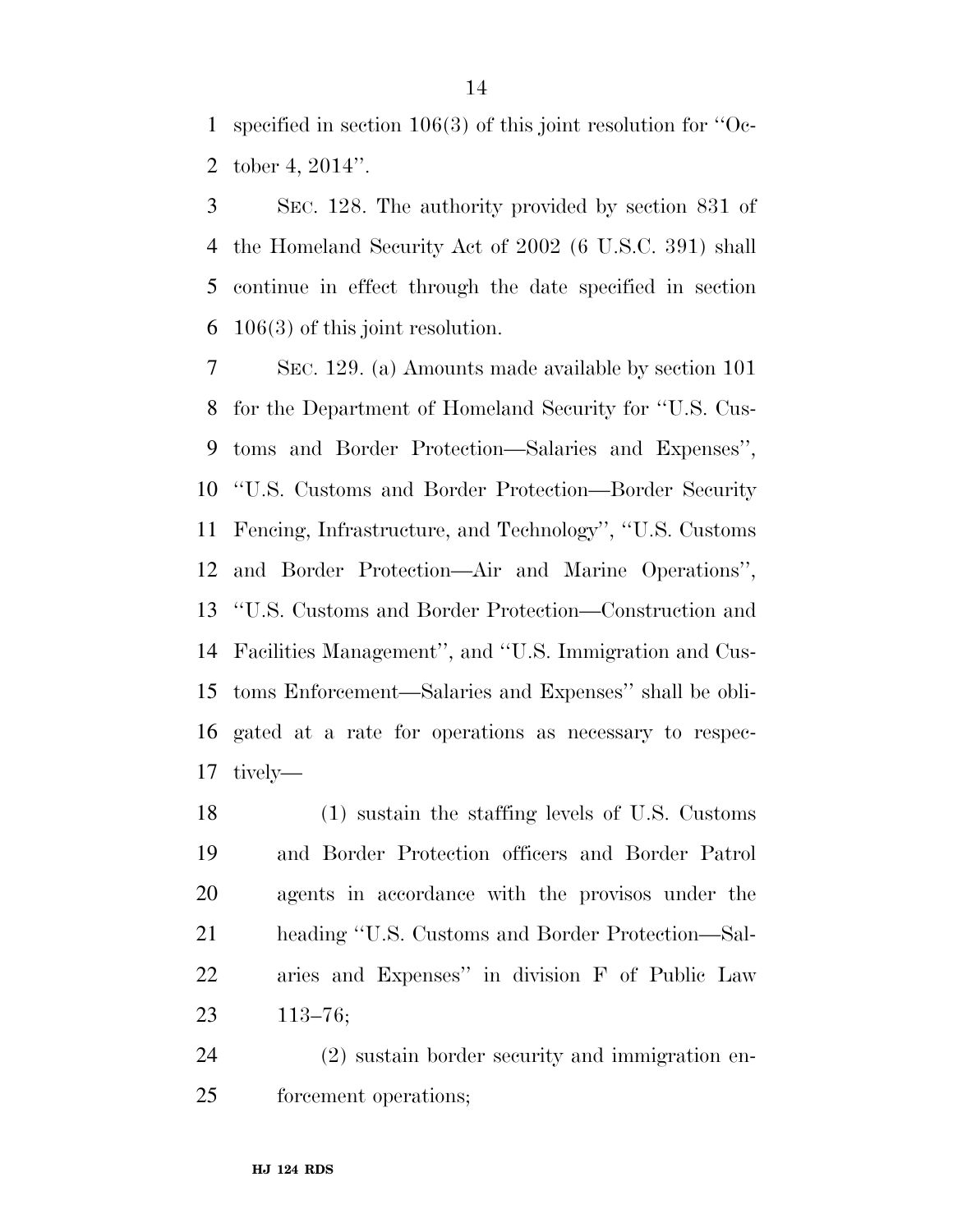(3) sustain necessary Air and Marine oper-ations; and

 (4) sustain the staffing levels of U.S. Immigra- tion and Customs Enforcement agents, equivalent to the staffing levels achieved on September 30, 2014, and comply with the fifth proviso under the heading ''U.S. Immigration and Customs Enforcement—Sal- aries and Expenses'' in division F of Public Law 113–76.

 (b) The Secretary of Homeland Security shall notify the Committees on Appropriations of the House of Rep- resentatives and the Senate on each use of the authority provided in this section.

 SEC. 130. Section 810 of the Federal Lands Recre- ation Enhancement Act (16 U.S.C. 6809) shall be applied by substituting ''on the date that is 1 year after the date specified in section 106(3) of the Continuing Appropria- tions Resolution, 2015'' for ''10 years after the date of the enactment of this Act''.

 SEC. 131. (a) The authority provided by subsection (m)(3) of section 8162 of the Department of Defense Ap- propriations Act, 2000 (40 U.S.C. 8903 note; Public Law 106–79) shall continue in effect through the date specified in section 106(3) of this joint resolution.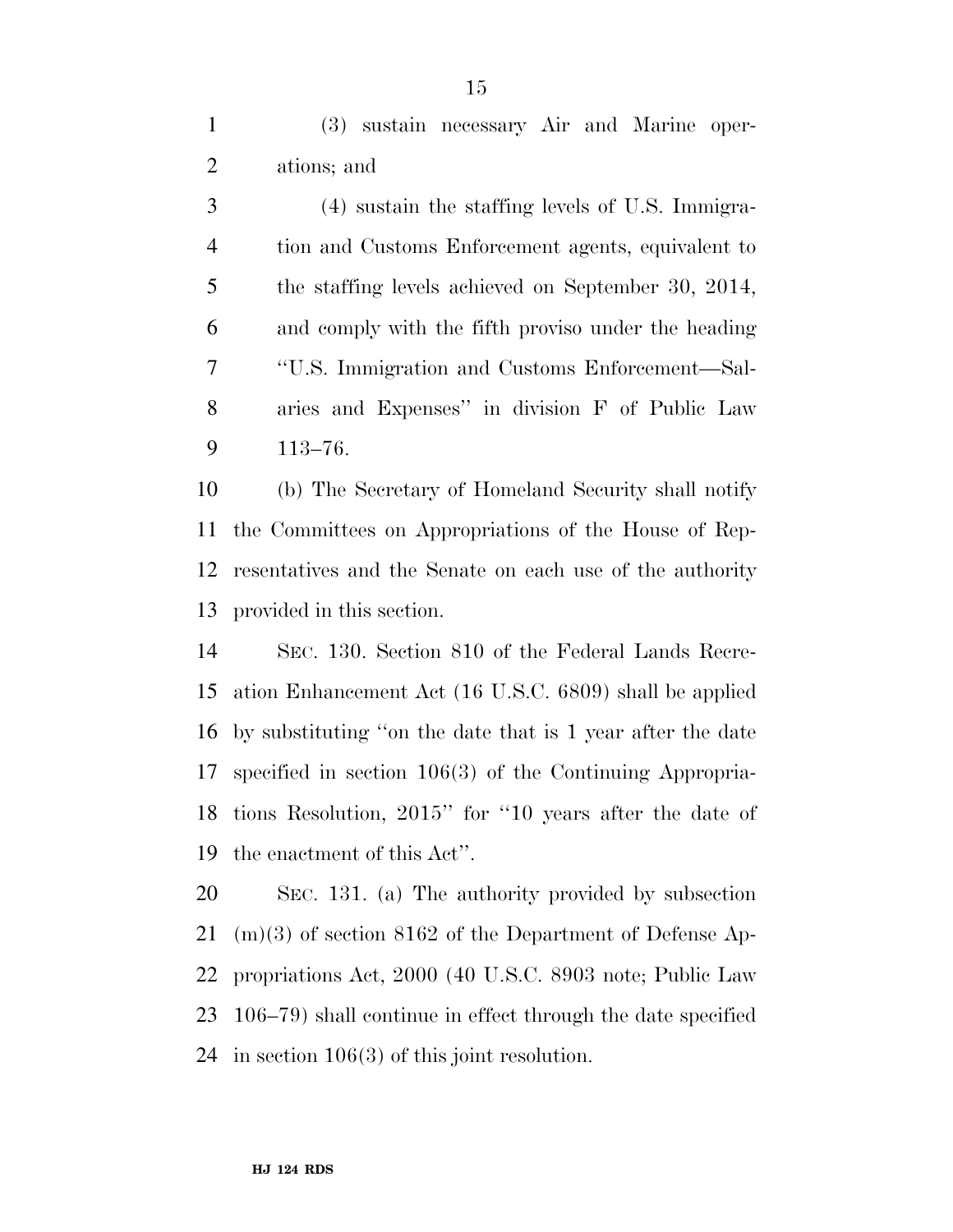(b) For the period covered by this joint resolution, the authority provided by the provisos under the heading ''Dwight D. Eisenhower Memorial Commission—Capital Construction'' in division E of Public Law 112–74 shall not be in effect.

 SEC. 132. Activities authorized under part A of title IV and section 1108(b) of the Social Security Act (other than under section 413(h) of such Act) shall continue through the date specified in section 106(3) of this joint resolution, in the manner authorized for fiscal year 2014 (except that the amount appropriated for section 403(b) of such Act shall be \$598,000,000, and the requirement to reserve funds provided for in section 403(b)(2) of such Act shall not apply with respect to this section), and out of any money in the Treasury of the United States not otherwise appropriated, there are hereby appropriated such sums as may be necessary for such purpose. Grants and payments may be made pursuant to this authority through the applicable portion of the first quarter of fiscal year 2015 at the pro rata portion of the level provided for such activities through the first quarter of fiscal year 2014.

 SEC. 133. Amounts allocated to Head Start grantees from amounts identified in the seventh proviso under the heading ''Department of Health and Human Services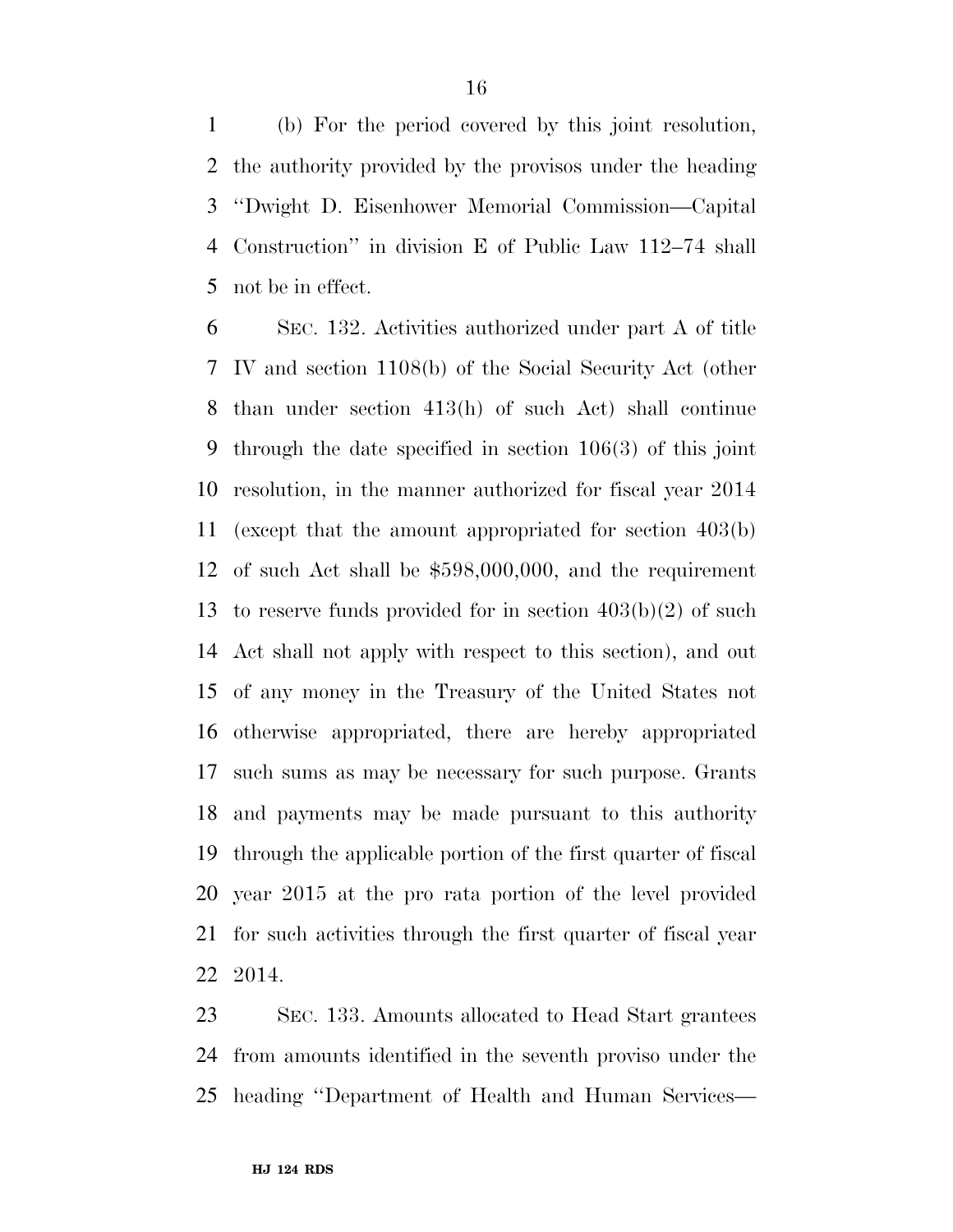Administration for Children and Families—Children and Families Services Programs'' in Public Law 113–76 shall not be included in the calculation of the ''base grant'' in fiscal year 2015, as such term is used in section  $640(a)(7)(A)$  of the Head Start Act  $(42 \text{ U.S.C.})$  $9835(a)(7)(A)$ .

 SEC. 134. The first proviso under the heading ''De- partment of Health and Human Services—Administration for Children and Families—Low Income Home Energy Assistance'' in division H of Public Law 113–76 shall be applied to amounts made available by this joint resolution by substituting ''2015'' for ''2014''.

 SEC. 135. Amounts provided by this joint resolution for ''Department of Health and Human Services—Admin- istration for Children and Families—Refugee and Entrant Assistance'' may be apportioned up to the rate for oper- ations necessary to maintain program operations at the level provided in fiscal year 2014.

 SEC. 136. In addition to the amount otherwise pro- vided by this joint resolution for ''Department of Health and Human Services—Office of the Secretary—Public Health and Social Services Emergency Fund'', there is ap- propriated \$58,000,000 for an additional amount for fis- cal year 2015, to remain available until September 30, 2015, for expenses necessary to support acceleration of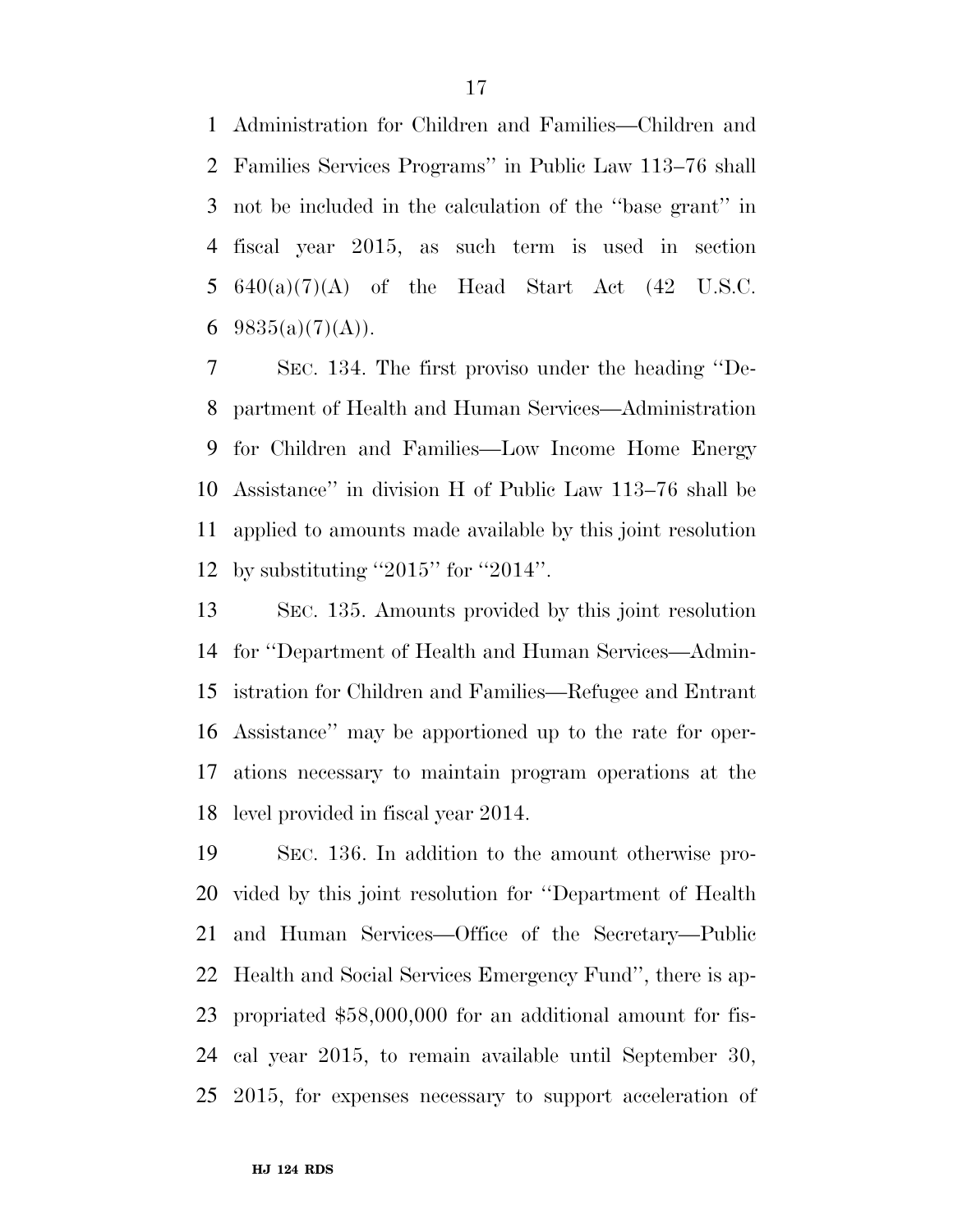countermeasure and product advanced research and devel- opment pursuant to section 319L of the Public Health Service Act for addressing Ebola.

 SEC. 137. In addition to the amount otherwise pro- vided by this joint resolution for ''Department of Health and Human Services—Centers for Disease Control and Prevention—Global Health'', there is appropriated \$30,000,000 for an additional amount for fiscal year 2015, to remain available until September 30, 2015, for expenses necessary to support the responses of the Centers for Disease Control and Prevention (referred to in this section as the ''CDC'') to the outbreak of Ebola virus in Africa: *Provided*, That such funds shall be available for transfer by the Director of the CDC to other accounts of the CDC for such support: *Provided further*, That the Di- rector of the CDC shall notify the Committees on Appro- priations of the House of Representatives and the Senate not later than 30 days after the date of any transfer under the preceding proviso.

 SEC. 138. Amounts made available by this joint reso- lution for ''Department of Education—Rehabilitation Services and Disability Research'', ''Department of Edu- cation—Departmental Management—Program Adminis- tration'', and ''Department of Health and Human Serv-ices—Administration for Community Living—Aging and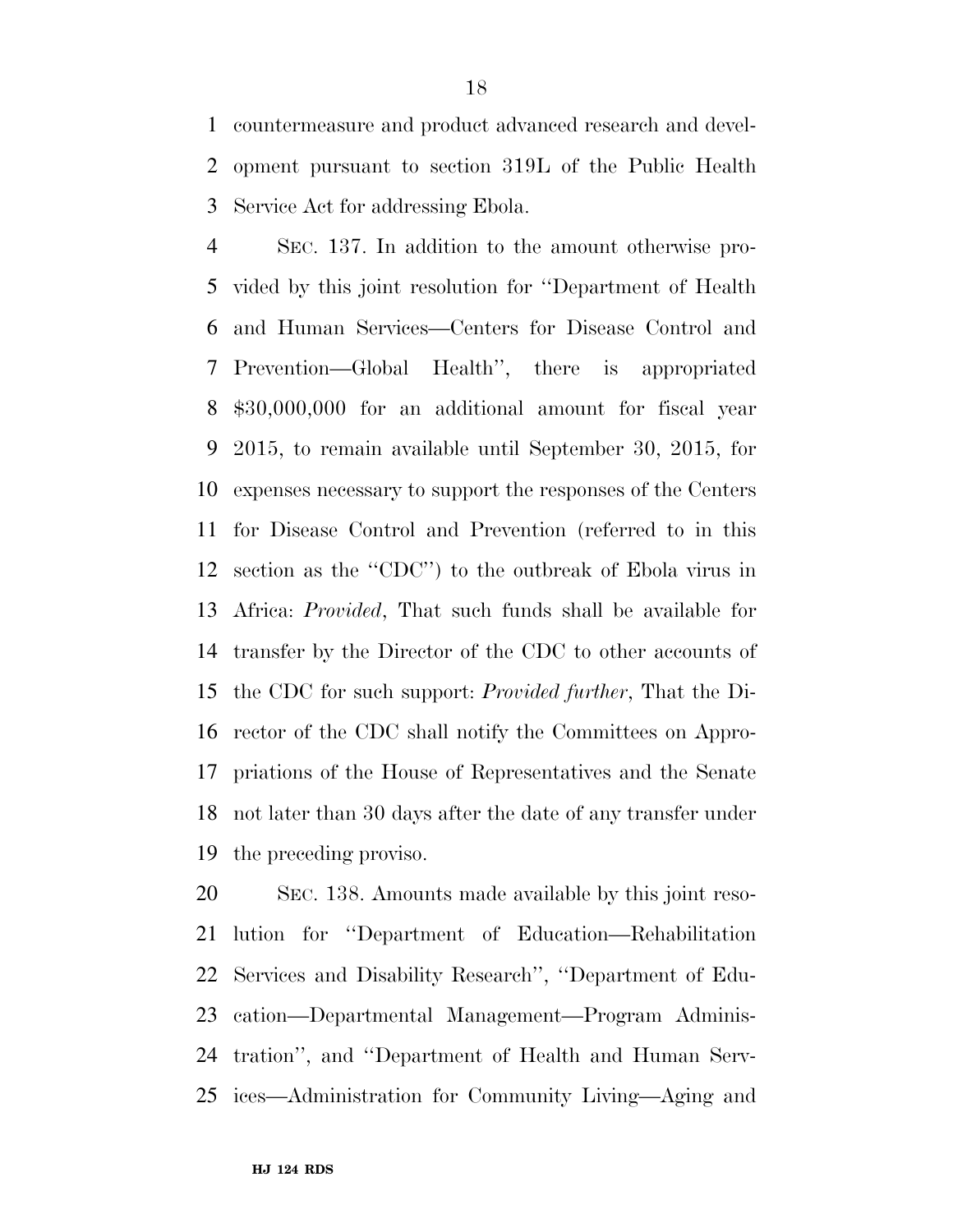Disability Services Programs'' may be obligated in the ac- count and budget structure set forth in section 491 of the Workforce Innovation and Opportunity Act (42 U.S.C. 3515e).

 SEC. 139. Of the unobligated balance of amounts pro- vided by section 108 of Public Law 111–3, \$4,549,000,000 is rescinded.

 SEC. 140. Section 113 of division H of Public Law 113–76 shall be applied by substituting the date specified in section 106(3) for ''September 30, 2014''.

 SEC. 141. (a) Notwithstanding section 101, amounts are made available for accounts in title I of division J of Public Law 113–76 at an aggregate rate for operations of \$6,558,223,500.

 (b) Not later than 30 days after the date of enact- ment of this joint resolution, the Secretary of Defense shall submit to the Committees on Appropriations of the House of Representatives and the Senate a report delin- eating the allocation of budget authority in subsection (a) by account and project.

 SEC. 142. Notwithstanding section 101, amounts are provided for ''Department of Veterans Affairs—Depart- mental Administration—General Operating Expenses, Veterans Benefits Administration'' at a rate for operations of \$2,524,254,000.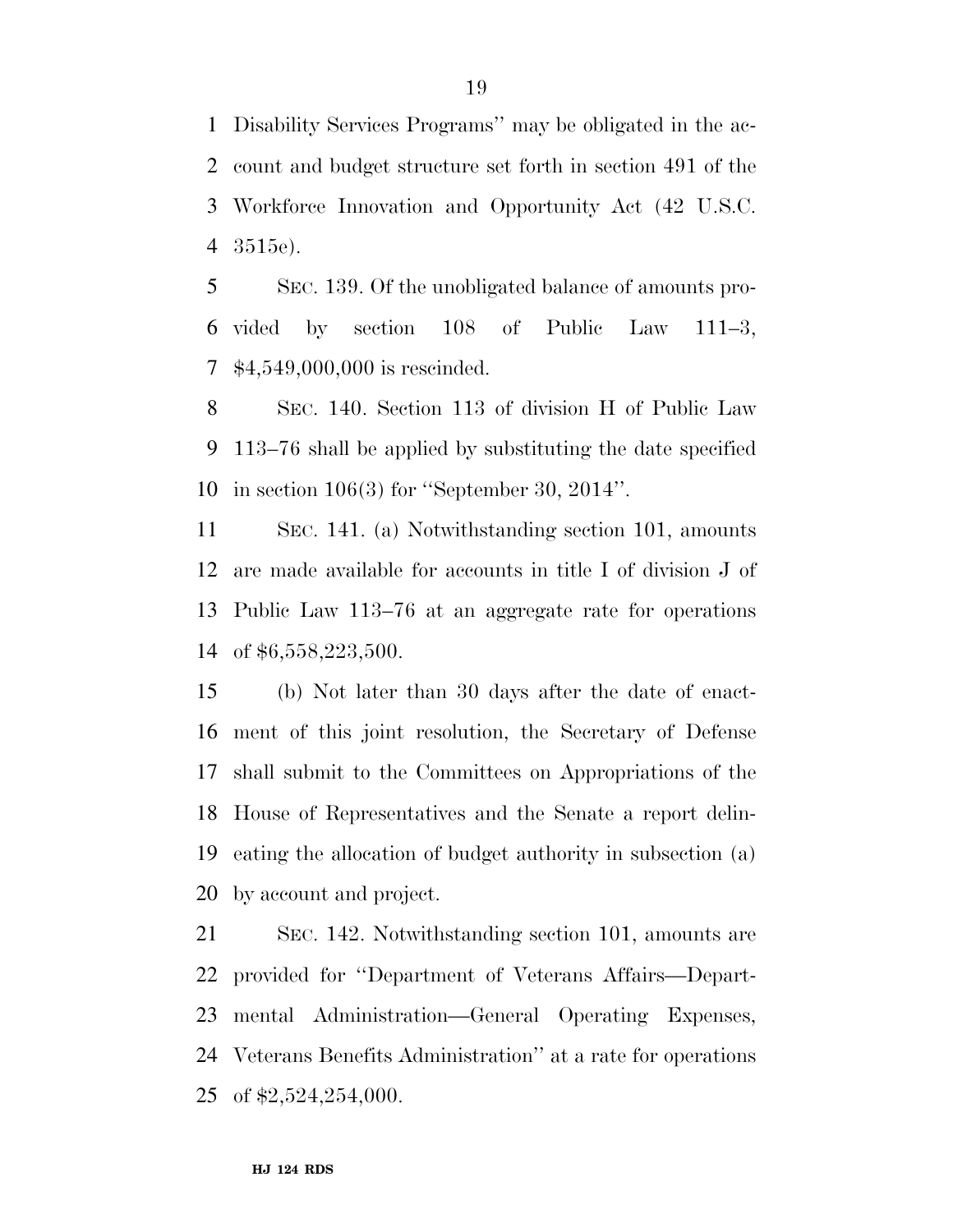SEC. 143. Notwithstanding section 101, amounts are provided for ''Department of Veterans Affairs—Depart- mental Administration—Office of Inspector General'' at a rate for operations of \$126,411,000.

 SEC. 144. Section 209 of the International Religious Freedom Act of 1998 (22 U.S.C. 6436) shall be applied by substituting the date specified in section 106(3) of this joint resolution for ''September 30, 2014''.

 SEC. 145. Amounts made available by section 101 for ''Broadcasting Board of Governors—International Broad- casting Operations'', ''Bilateral Economic Assistance— Funds Appropriated to the President—Economic Support Fund'', ''International Security Assistance—Department of State—International Narcotics Control and Law En- forcement'', ''International Security Assistance—Depart- ment of State—Nonproliferation, Anti-terrorism, Demining and Related Programs'', and ''International Se- curity Assistance—Funds Appropriated to the Presi- dent—Foreign Military Financing Program'' shall be obli- gated at a rate for operations as necessary to sustain as- sistance for Ukraine and independent states of the Former Soviet Union and Central and Eastern Europe to counter external, regional aggression and influence.

 SEC. 146. Section 7081(4) of division K of Public Law 113–76 shall be applied to amounts made available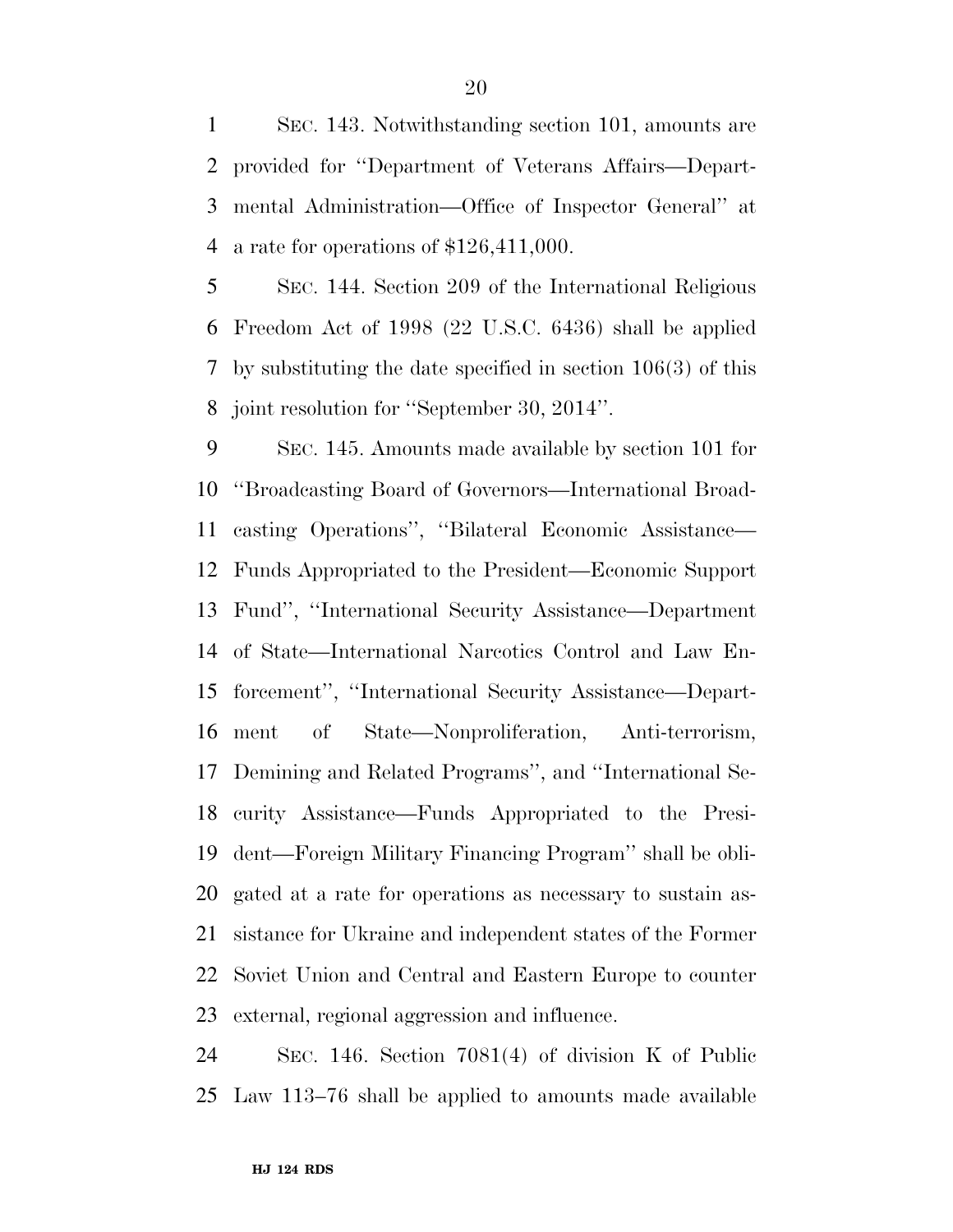by this joint resolution by substituting the date specified in section 106(3) of this joint resolution for ''September 30, 2014''.

 SEC. 147. The Export-Import Bank Act of 1945 (12 U.S.C. 635 et seq.) shall be applied through June 30, 2015, by substituting such date for ''September 30, 2014'' in section 7 of such Act.

 SEC. 148. (a) Section 44302(f) of title 49, United States Code, is amended by striking ''September 30, 2014'' and inserting ''the date specified in section 106(3) of the Continuing Appropriations Resolution, 2015''.

 (b) Section 44303(b) of title 49, United States Code, is amended by striking ''September 30, 2014'' and insert- ing ''the date specified in section 106(3) of the Continuing Appropriations Resolution, 2015''.

 (c) Section 44310(a) of title 49, United States Code, is amended by striking ''September 30, 2014'' and insert- ing ''the date specified in section 106(3) of the Continuing Appropriations Resolution, 2015''.

 SEC. 149. (a) The Secretary of Defense is authorized, in coordination with the Secretary of State, to provide as- sistance, including training, equipment, supplies, and sustainment, to appropriately vetted elements of the Syr- ian opposition and other appropriately vetted Syrian groups and individuals for the following purposes: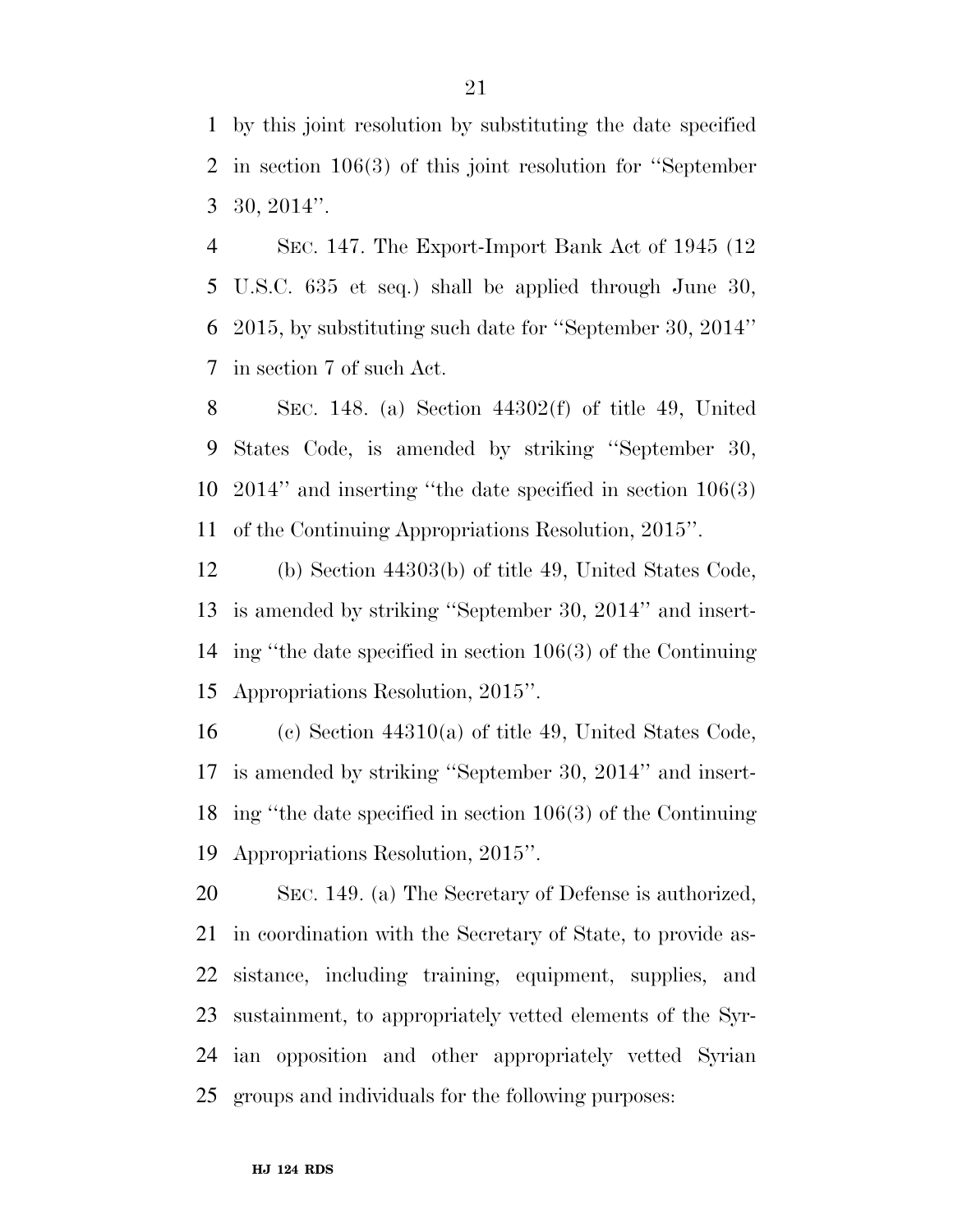(1) Defending the Syrian people from attacks by the Islamic State of Iraq and the Levant (ISIL), and securing territory controlled by the Syrian oppo- sition. (2) Protecting the United States, its friends and allies, and the Syrian people from the threats posed by terrorists in Syria. (3) Promoting the conditions for a negotiated settlement to end the conflict in Syria. (b) Not later than 15 days prior to providing assist- ance authorized under subsection (a) to vetted recipients for the first time— (1) the Secretary of Defense, in coordination with the Secretary of State, shall submit to the ap- propriate congressional committees and leadership of the House of Representatives and Senate a report, in unclassified form with a classified annex as ap- propriate, that contains a description of— (A) the plan for providing such assistance; (B) the requirements and process used to determine appropriately vetted recipients; and (C) the mechanisms and procedures that will be used to monitor and report to the appro- priate congressional committees and leadership of the House of Representatives and Senate on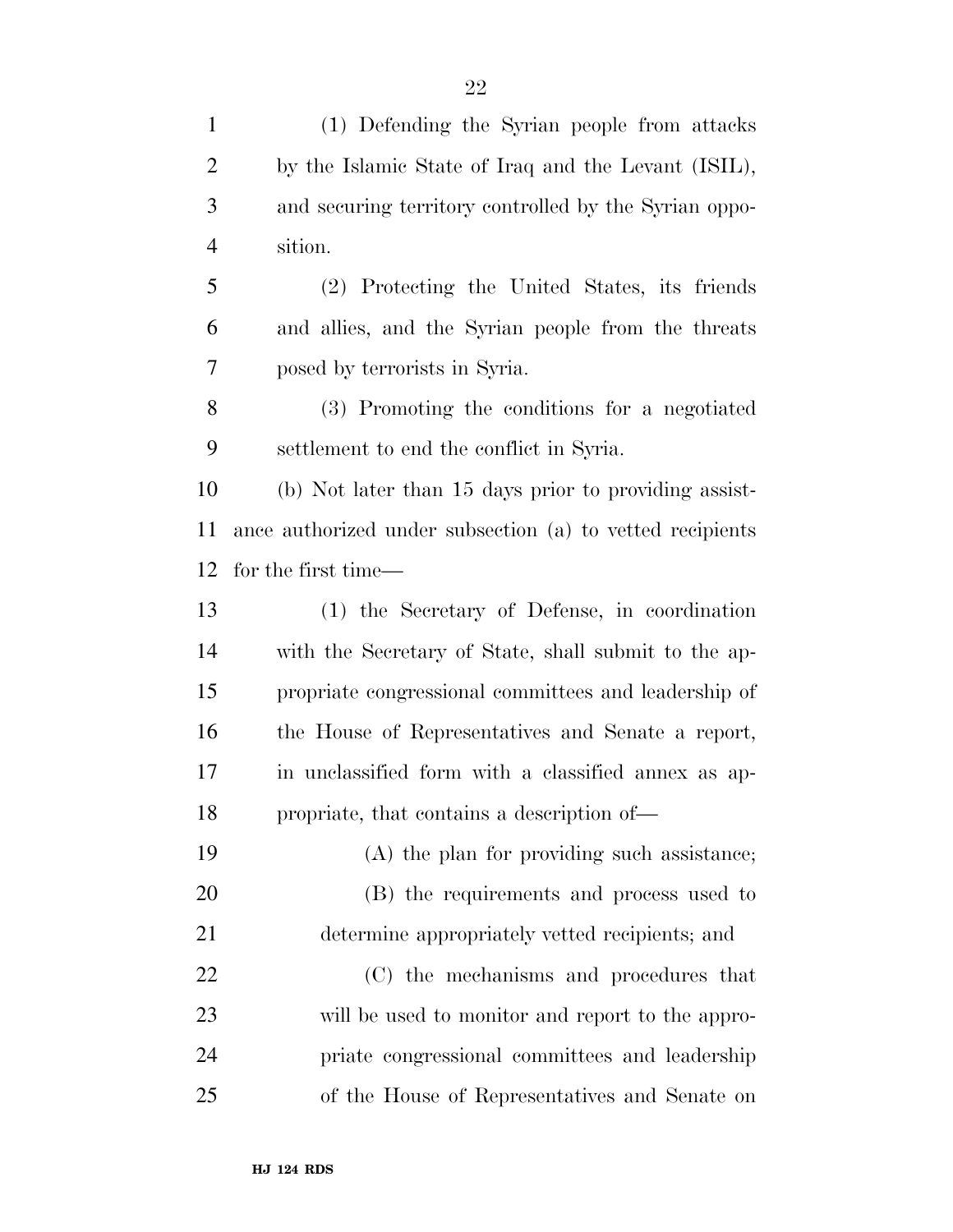| $\mathbf{1}$   | unauthorized end-use of provided training and                  |
|----------------|----------------------------------------------------------------|
| $\overline{2}$ | equipment and other violations of relevant law                 |
| 3              | by recipients; and                                             |
| $\overline{4}$ | (2) the President shall submit to the appro-                   |
| 5              | priate congressional committees and leadership of              |
| 6              | the House of Representatives and Senate a report,              |
| 7              | in unclassified form with a classified annex as ap-            |
| 8              | propriate, that contains a description of how such             |
| 9              | assistance fits within a larger regional strategy.             |
| 10             | (c) The plan required in subsection $(b)(1)$ shall in-         |
| 11             | clude a description of—                                        |
| 12             | (1) the goals and objectives of assistance au-                 |
| 13             | thorized under subsection (a);                                 |
| 14             | (2) the concept of operations, timelines, and                  |
| 15             | types of training, equipment, and supplies to be pro-          |
| 16             | vided;                                                         |
| 17             | (3) the roles and contributions of partner na-                 |
| 18             | tions;                                                         |
| 19             | (4) the number of United States Armed Forces                   |
| 20             | personnel involved;                                            |
| 21             | (5)<br>any additional military support<br>and                  |
| <u>22</u>      | sustainment activities; and                                    |
| 23             | $(6)$ any other relevant details.                              |
| 24             | (d) Not later than 90 days after the Secretary of De-          |
| 25             | fense submits the report required in subsection $(b)(1)$ , and |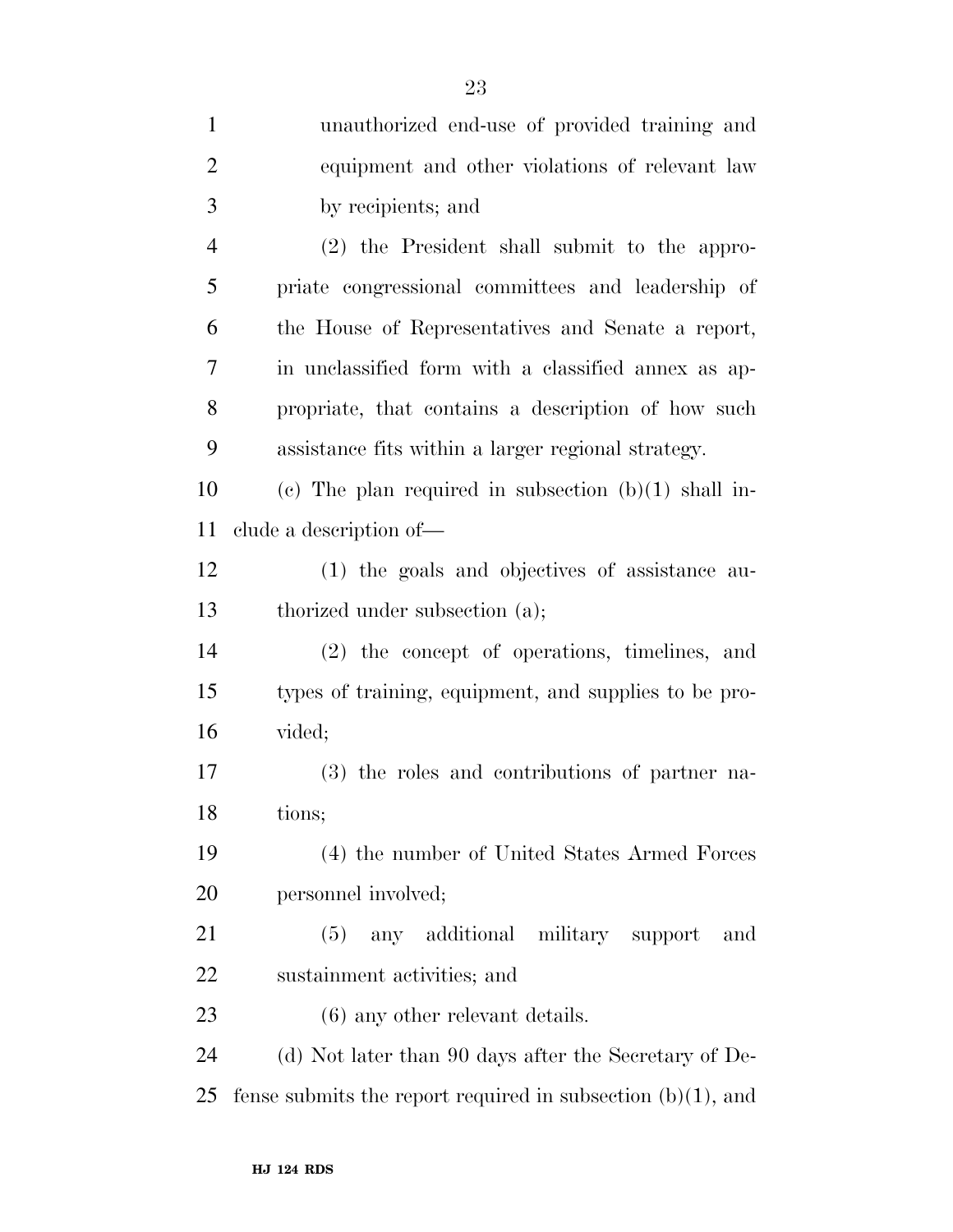every 90 days thereafter, the Secretary of Defense, in co- ordination with the Secretary of State, shall provide the appropriate congressional committees and leadership of the House of Representatives and the Senate with a progress report. Such progress report shall include a de-scription of—

 (1) any updates to or changes in the plan, strategy, vetting requirements and process, and end- use monitoring mechanisms and procedures, as re-10 quired in subsection  $(b)(1)$ ;

 (2) statistics on green-on-blue attacks and how such attacks are being mitigated;

 (3) the groups receiving assistance authorized under subsection (a);

 (4) the recruitment, throughput, and retention rates of recipients and equipment;

 (5) any misuse or loss of provided training and equipment and how such misuse or loss is being mitigated; and

 (6) an assessment of the effectiveness of the as- sistance authorized under subsection (a) as meas-ured against subsections (b) and (c).

 (e) For purposes of this section, the following defini-tions shall apply: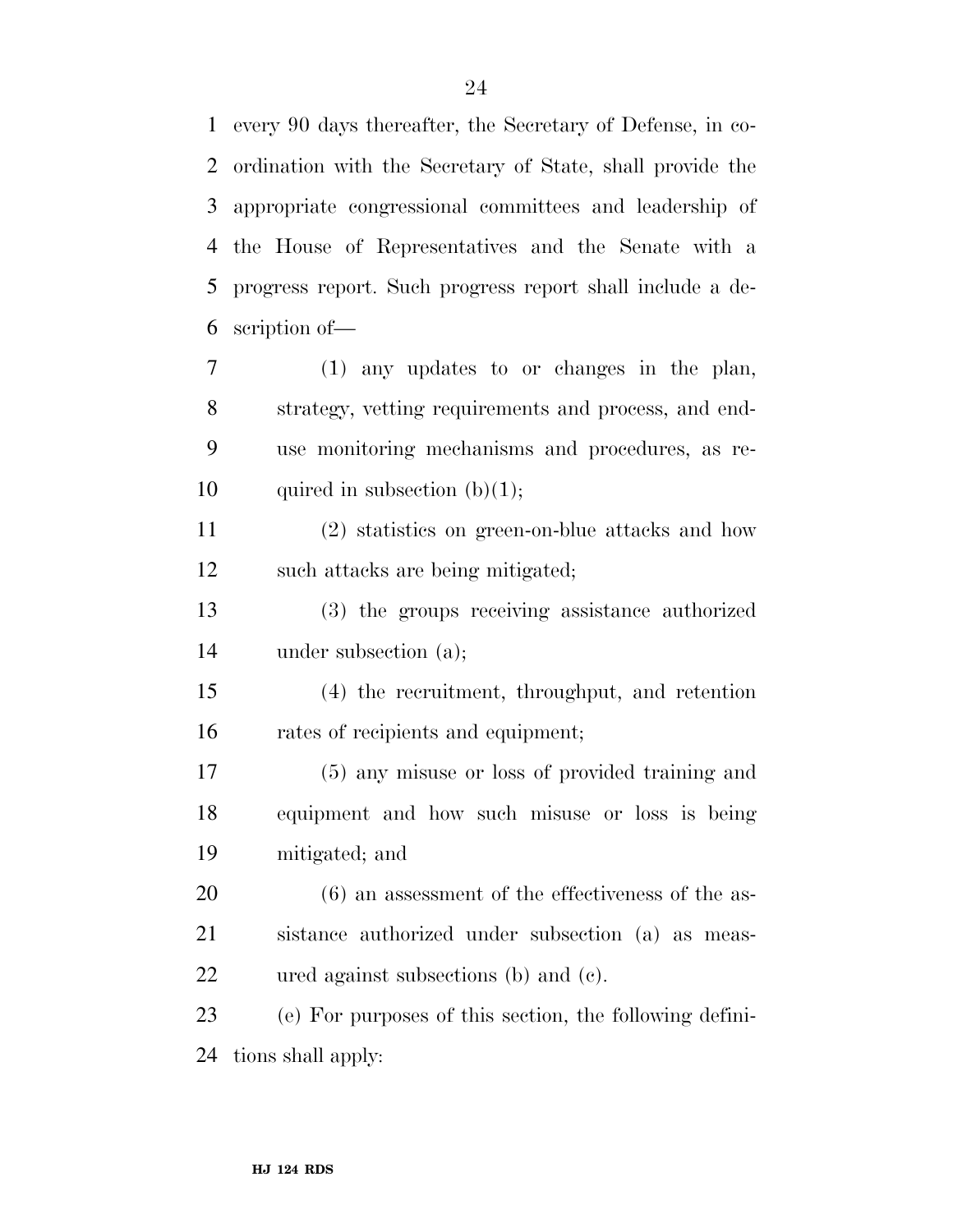(1) The term ''appropriately vetted'' means, with respect to elements of the Syrian opposition and other Syrian groups and individuals, at a min- imum, assessments of such elements, groups, and in- dividuals for associations with terrorist groups, Shia militias aligned with or supporting the Government of Syria, and groups associated with the Government of Iran. Such groups include, but are not limited to, the Islamic State of Iraq and the Levant (ISIL), Jabhat al Nusrah, Ahrar al Sham, other al-Qaeda related groups, and Hezbollah. (2) The term ''appropriate congressional com- mittees'' means— (A) the Committee on Armed Services, the Committee on Foreign Affairs, the Committee on Appropriations, and the Permanent Select Committee on Intelligence of the House of Rep- resentatives; and (B) the Committee on Armed Services, the Committee on Foreign Relations, the Com- mittee on Appropriations, and the Select Com- mittee on Intelligence of the Senate. (f) The Department of Defense may submit a re- programming or transfer request to the congressional de-fense committees for funds made available by section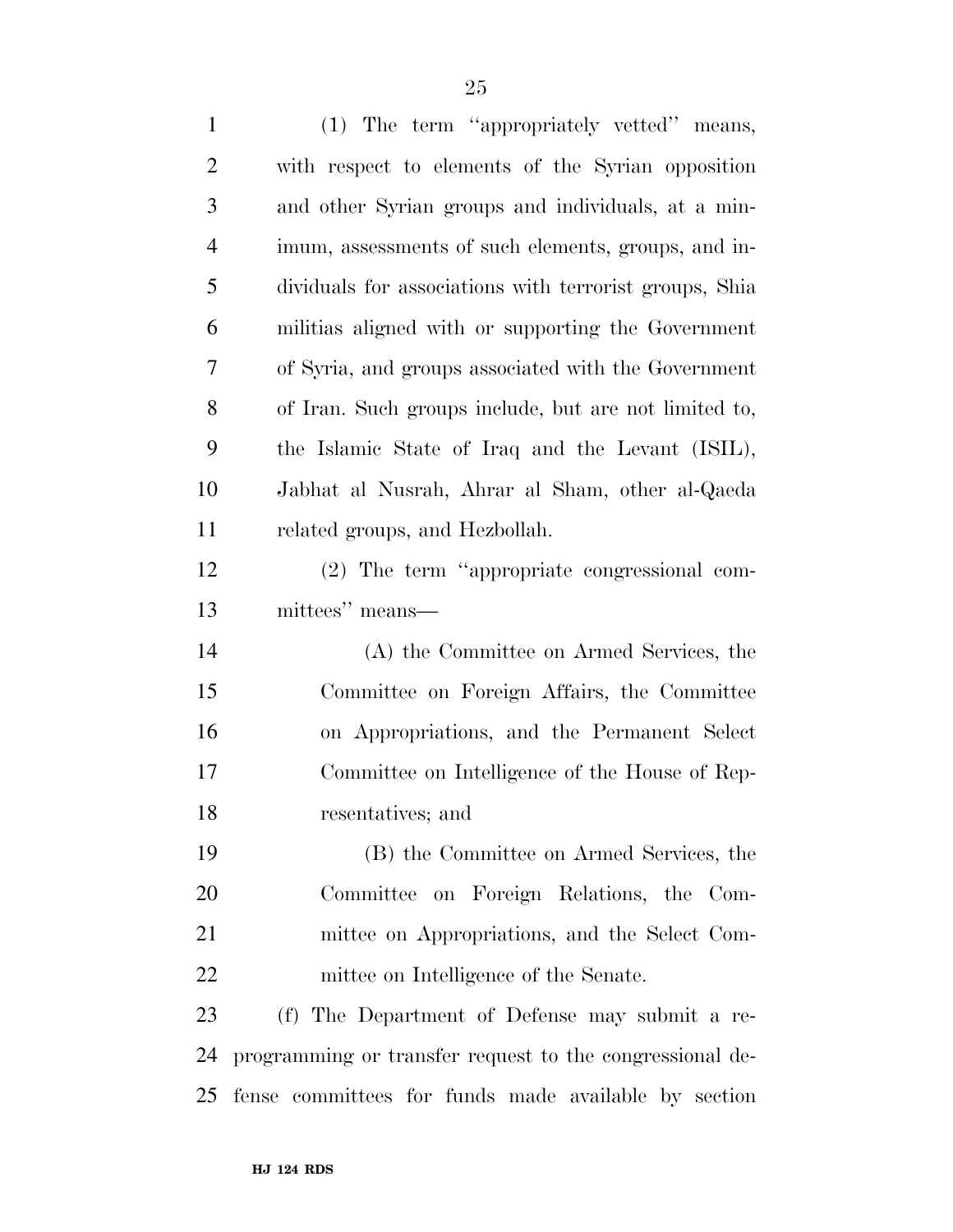101(a)(3) of this joint resolution and designated in section 114 of this joint resolution to carry out activities author- ized under this section notwithstanding sections 102 and 104 of this joint resolution.

 (g) The Secretary of Defense may accept and retain contributions, including assistance in-kind, from foreign governments to carry out activities as authorized by this section which shall be credited to appropriations made available by this joint resolution for the appropriate oper- ation and maintenance accounts, except that any funds so accepted by the Secretary shall not be available for obliga- tion until a reprogramming action is submitted to the con- gressional defense committees: *Provided*, That amounts made available by this subsection are designated by the Congress for Overseas Contingency Operations/Global 16 War on Terrorism pursuant to section  $251(b)(2)(A)$  of the Balanced Budget and Emergency Deficit Control Act of 1985: *Provided further*, That such amounts shall be avail- able only if the President so designates such amounts and transmits such designations to the Congress.

 (h) The authority provided in this section shall con- tinue in effect through the earlier of the date specified in section 106(3) of this joint resolution or the date of the enactment of an Act authorizing appropriations for